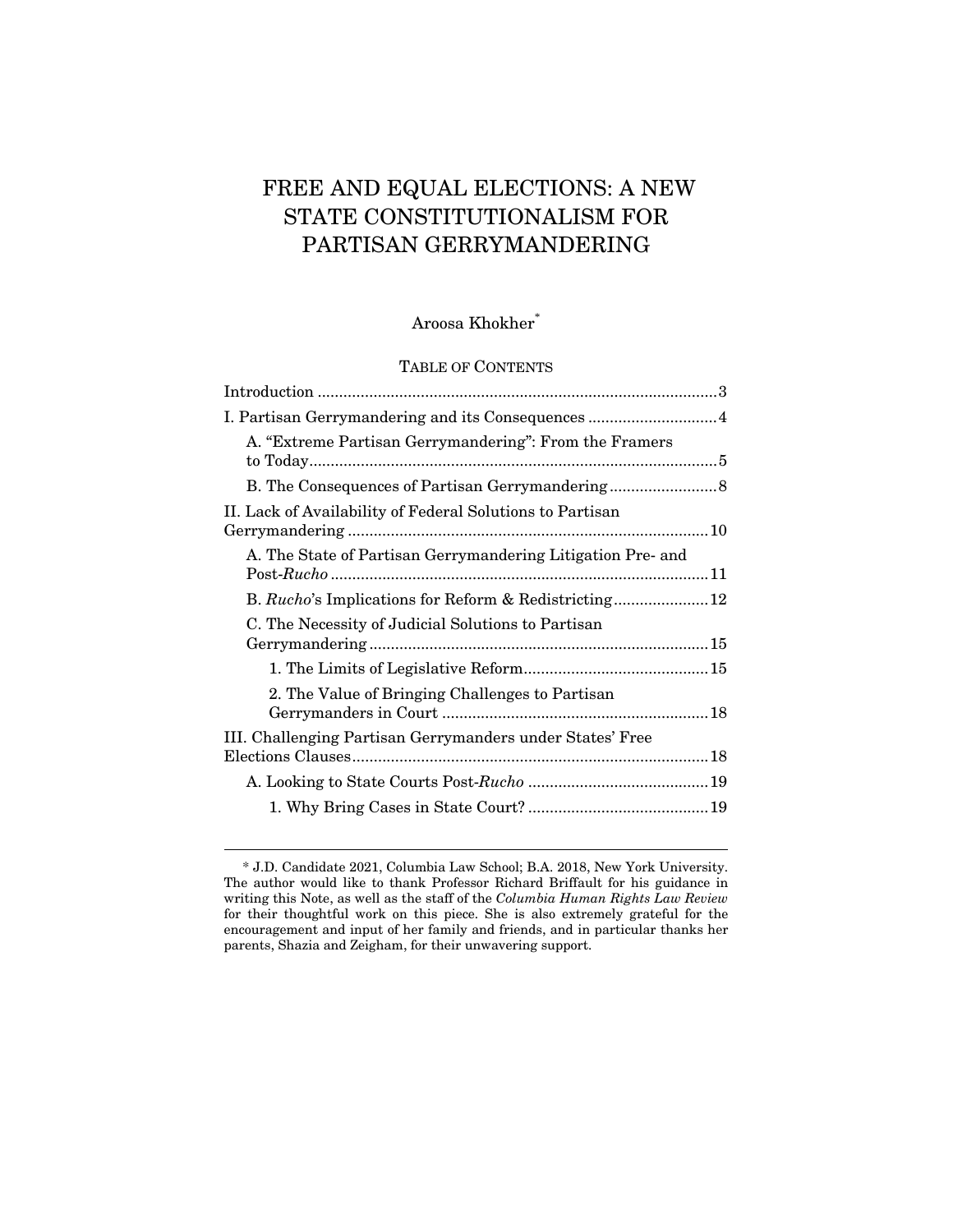| B. Florida: A Case Study in Explicit Constitutional          |  |
|--------------------------------------------------------------|--|
| C. Free Elections Clause Claims as an Avenue for Challenging |  |
|                                                              |  |
|                                                              |  |
|                                                              |  |
|                                                              |  |
|                                                              |  |
| 3. Applying the Free Elections Approach to Other States 31   |  |
|                                                              |  |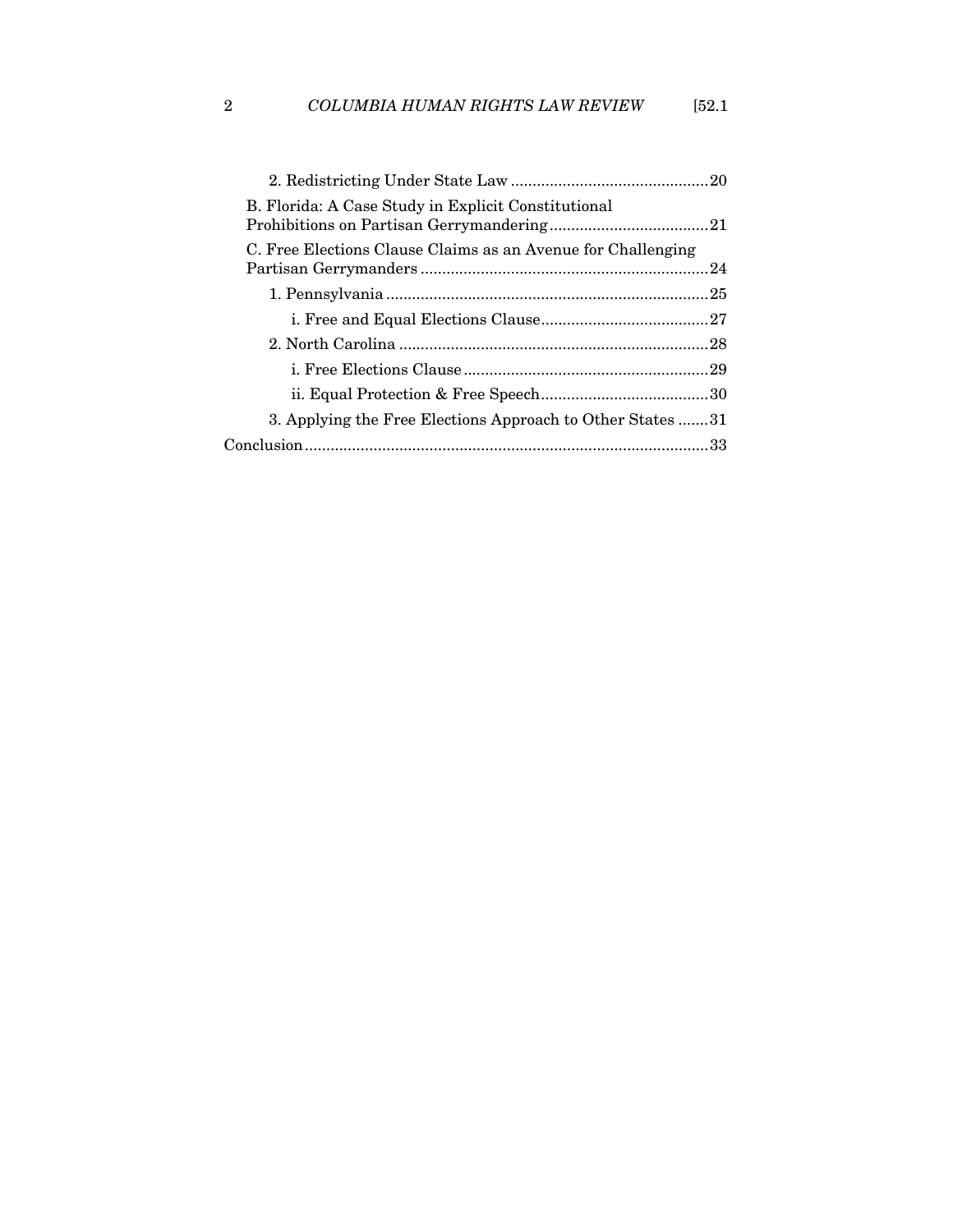#### **INTRODUCTION**

Increased partisanship, single-party control of state governments, and the rise of technology and "Big Data" have allowed mapmakers to draw legislative district maps—both congressional and for state legislatures—that are uncompetitive and skewed in favor of one party.1 The resulting "extreme partisan gerrymandering" has left states like North Carolina, a traditionally purple state with contested statewide elections, with lasting effects on the partisan composition of its elected officials.2

On June 27, 2019, the Supreme Court handed down its opinion in *Rucho v. Common Cause*, a set of consolidated cases arising out of partisan gerrymandering claims in North Carolina and Maryland.<sup>3</sup> The Court held that partisan gerrymandering claims are nonjusticiable in federal court because they present a "political question" beyond judicial competences, deciding there is no "limited and precise standard" for evaluating such claims that is "judicially discernible and manageable."4 The decision effectively shut the door on the justiciability of partisan gerrymandering in federal courts, leaving advocates to search for alternative judicial paths.<sup>5</sup>

In the wake of *Rucho*, state courts may be the most viable path forward in partisan gerrymandering litigation. Several state courts have already seen successful challenges to partisan gerrymanders. In North Carolina<sup>6</sup> and Pennsylvania,<sup>7</sup> state courts struck down gerrymandered state maps under the state constitutions' Free Elections Clauses. These clauses, found within many state

<sup>1.</sup> Michael Li & Annie Lo, *What Is Extreme Gerrymandering*?, BRENNAN CTR. FOR JUST. (Mar. 22, 2019), https://www.brennancenter.org/our-work/analysisopinion/what-extreme-gerrymandering [https://perma.cc/ED2B-VMQN].

<sup>2</sup>*. Id.*

<sup>3.</sup> Rucho v. Common Cause, 139 S. Ct. 2484, 2484 (2019).

<sup>4</sup>*. Id.* at 2502.

<sup>5.</sup> Adam Liptak, *Supreme Court Bars Challenges to Partisan Gerrymandering*, N.Y. TIMES (June 27, 2019), https://www.nytimes.com/2019/06/ 27/us/politics/supreme-court-gerrymandering.html (on file with the *Columbia Human Rights Law Review*) ("[T]he court closed the door on [partisan gerrymandering] claims.").

<sup>6.</sup> Common Cause v. Lewis, 2019 N.C. Super. LEXIS 56 (2019).

<sup>7.</sup> League of Women Voters of Pa. v. Commonwealth, 178 A.3d 737 (Pa. 2018).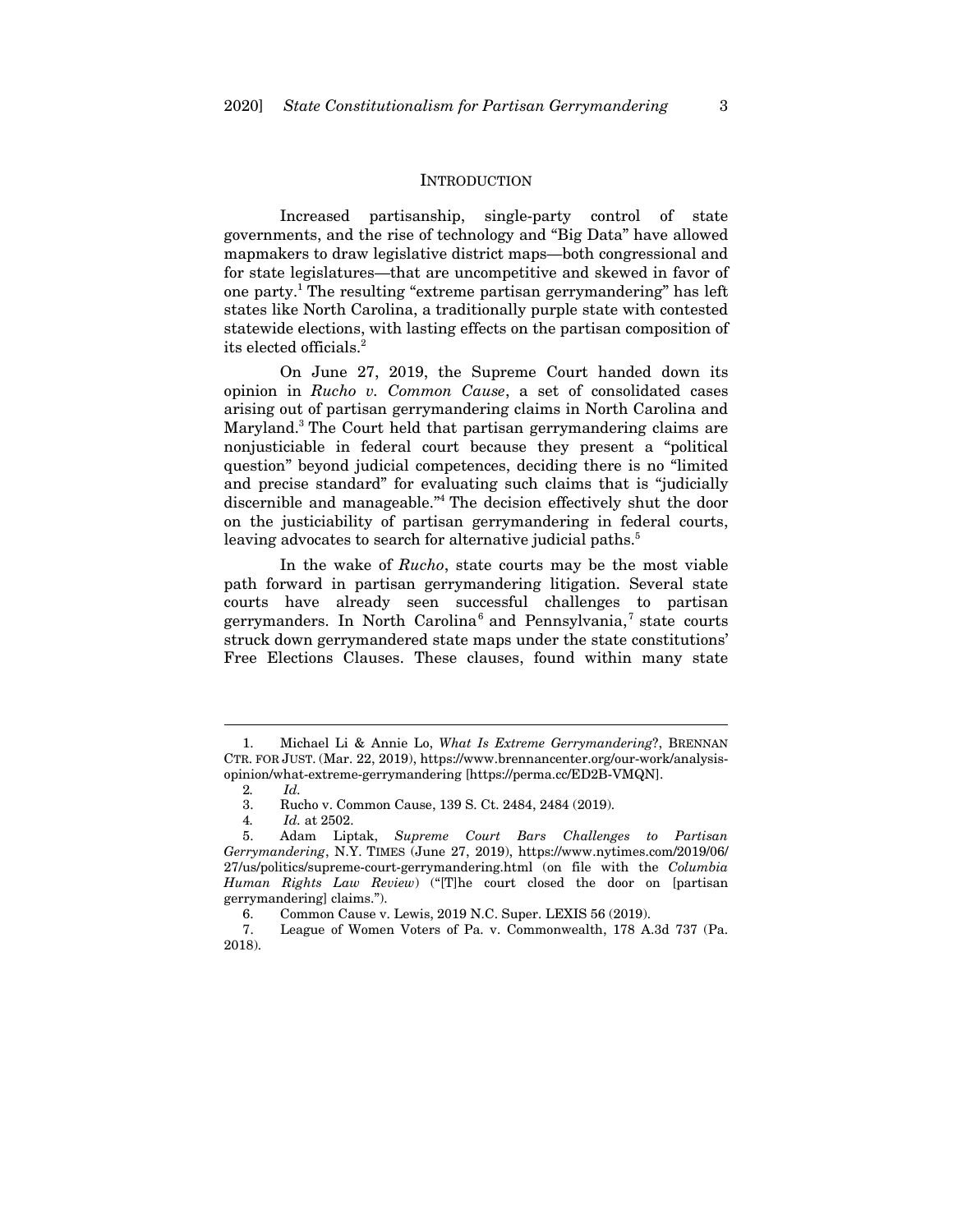constitutions, generally require that elections be "free," "equal," or "open."8

This Note argues that following *Rucho*, challengers to partisan gerrymanders should bring claims in state court under explicit prohibitions on partisan gerrymandering where they are available, and where not, under state constitutions' Free Elections Clauses. Part I describes the phenomenon of "extreme partisan gerrymandering" and its consequences. Part II discusses the Supreme Court's ruling in *Rucho v. Common Cause*, and how it has left redistricting litigants without legal recourse in federal courts. Part III argues that the solution to the problem wrought by *Rucho* is for voting rights advocates to bring claims in state court, particularly under state constitutions' Free Elections Clauses.

#### I. PARTISAN GERRYMANDERING AND ITS CONSEQUENCES

The U.S. Constitution provides for the reapportionment of the House of Representatives and requires the redrawing of congressional and state legislative districts every ten years following the census.<sup>9</sup> There are two distinct elements to the problem of congressional redistricting: 1) apportionment, which concerns the number of congressional seats a state holds; and 2) redistricting, which concerns the method by which the district boundaries within each state are drawn. 10 While apportionment is within Congress' purview, redistricting has always been left to state legislatures.<sup>11</sup>

Partisan gerrymandering falls within this latter category of redistricting, dealing with the question of what factors states are permitted to consider when drawing legislative districts. Redistricting is by no means an apolitical process; on the contrary,

<sup>8</sup>*. See infra* Section III.C.

<sup>9.</sup> U.S. CONST. art. I, § 2, cl. 3 ("Representatives and direct taxes shall be apportioned among the several States . . . according to their respective Numbers . . . . The actual Enumeration shall be made . . . within every subsequent term of ten years").

<sup>10.</sup> DAVID BUTLER, CONGRESSIONAL REDISTRICTING: COMPARATIVE AND THEORETICAL PRINCIPLES 17 (1992).

<sup>11.</sup> U.S. CONST. art. I, § 2, cl. 3; BUTLER, *supra* note 10, at 24. The only federal statutory limitation on redistricting in place today is the requirement that all congressional districts elect a single member. 2 U.S.C. § 2c (2000); Nicholas Stephanopoulos, *Reforming Redistricting: Why Popular Initiatives to Establish Redistricting Commissions Succeed or Fail*, 23 J.L. & POL. 331, 331 n.1 (2007).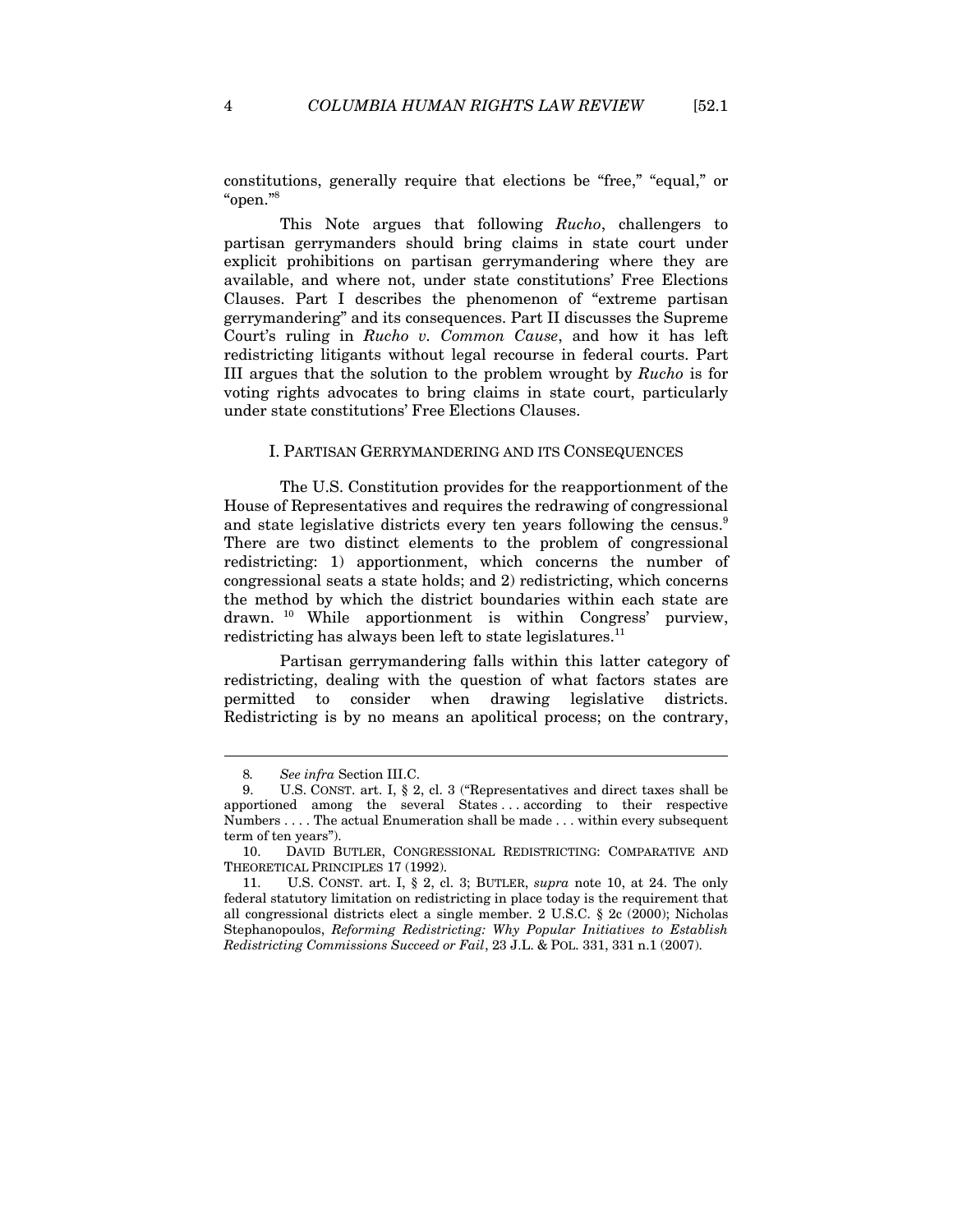scholars have identified it as "the bitterest, crudest, most partisan, most divisive issue" confronted by legislators.  $12 \text{ In a partial}$ gerrymandering scheme, the party which controls redistricting aims to redraw the district map to maximize its share of seats.13 Partisan gerrymanders do not exist solely where a certain area happens to possess a natural partisan advantage, but where the redistricting process results in "the contorting of districts beyond all reason save political gain."14 In other words, the goal is to redraw the borders of legislative districts such that the party in control of redistricting wins as many seats as possible.<sup>15</sup>

This Part presents the relevant background on partisan gerrymandering in the United States. Section I.A describes the current state of "extreme partisan gerrymandering,"16 and Section I.B lays out its consequences for voting rights, highlighting the pressing need for a solution.

## A. "Extreme Partisan Gerrymandering": From the Framers to Today

Partisan gerrymandering "is nothing new";<sup>17</sup> during the first congressional elections, the Federalists accused Patrick Henry's Anti-Federalists of being "motivated by extreme partisanship" in the

<sup>12.</sup> Richard L. Engstrom, *The Post-2000 Round of Redistricting: An Entangled Thicket Within the Federal System*, 32 PUBLIUS 51, 52 (2002) (quoting Sam Attlesey, "David and Goliath Both Drive Pickup Trucks: Gramm, Morales Duel over Who's the Underdog," *Dallas Morning News*, 7 July 1996, p. 44A).

<sup>13.</sup> JONATHAN WINBURN, THE REALITIES OF REDISTRICTING: FOLLOWING THE RULES AND LIMITING GERRYMANDERING IN STATE LEGISLATIVE REDISTRICTING 13 (2008).

<sup>14.</sup> Robert Draper, *The League of Dangerous Mapmakers*, THE ATLANTIC (Oct. 2012), https://www.theatlantic.com/magazine/archive/2012/10/the-leagueof/309084/ [https://perma.cc/7FHT-N59J].

<sup>15.</sup> Michael Wines, *What Is Gerrymandering? And Why Did the Supreme Court Rule on It?*, N.Y. TIMES (June 27, 2019), https://www.nytimes.com/ 2019/06/27/us/what-is-gerrymandering.html (on file with the *Columbia Human Rights Law Review*).

<sup>16</sup>*. See* Li & Lo, *supra* note 1.

<sup>17.</sup> Rucho v. Common Cause, 139 S. Ct. 2484, 2494 (2019); *see also* Vieth v. Jubelirer, 541 U.S. 267, 274 (2004); ROBERT G. DIXON, JR., DEMOCRATIC REPRESENTATION: REAPPORTIONMENT IN LAW AND POLITICS 462 (1968) (quipping that "all districting is gerrymandering").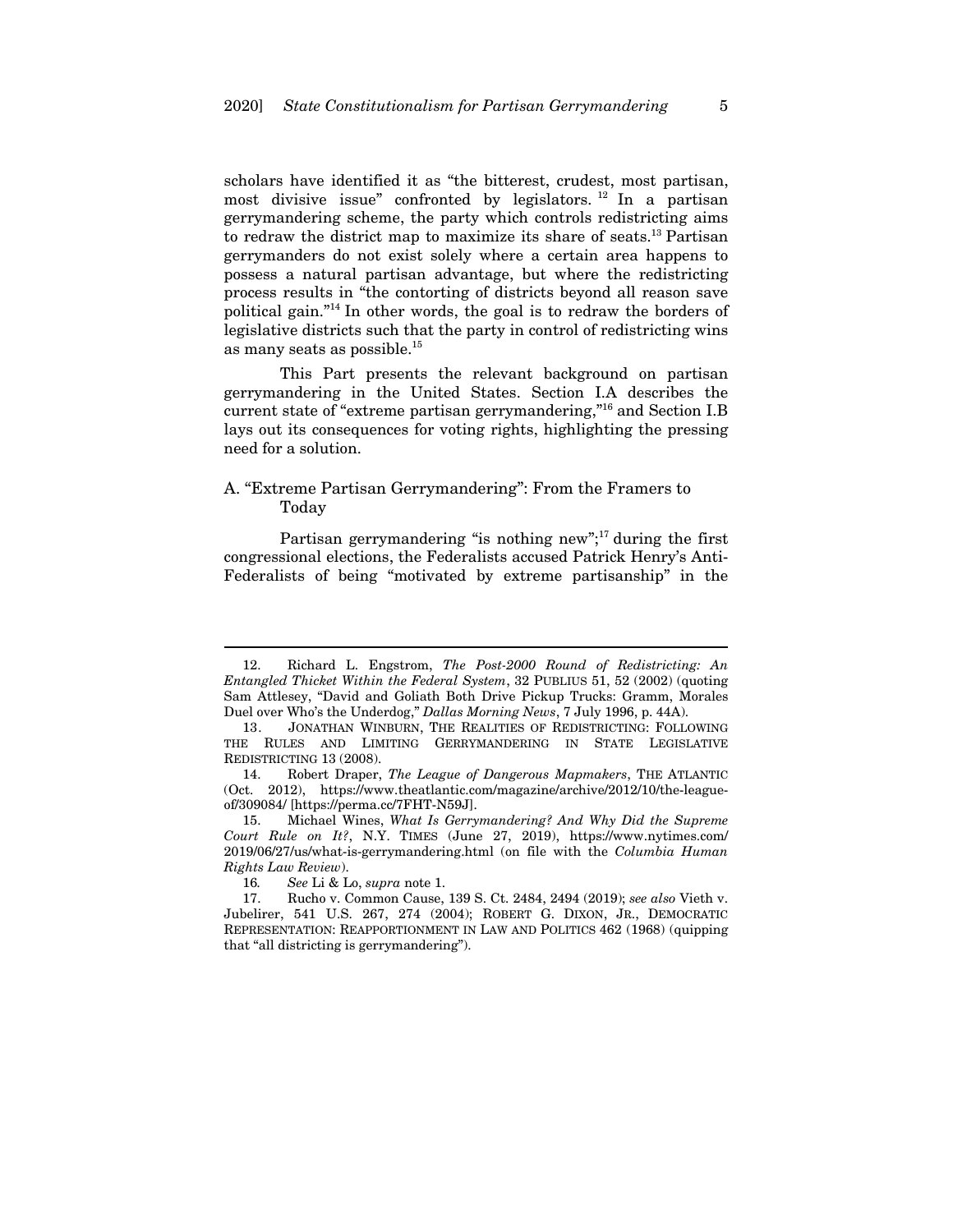drawing of Virginia's first congressional district. 18 However, the twenty-first century has seen a compounding of the problem. <sup>19</sup> Thanks to the rise of technology and "Big Data," modern mapmakers can easily draw district maps that suppress competition and favor one party. 20 Technological advances, combined with increased partisanship, single-party control of state governments, and a "growing flood of money" into the redistricting process have facilitated the emergence of "extreme partisan gerrymandering,"<sup>21</sup> wherein political parties entrench unrepresentative majorities for a decade at a time.

While gerrymandering has been "a recurring theme throughout American history", it increased in saliency after the 2010  $congressional$  elections. <sup>22</sup> Republicans' historic wins in state legislatures, championed by the Republican State Leadership Committee,  $^{23}$  allowed them to control the decennial redistricting

20. Li & Lo, *supra* note 1; Engstrom, *supra* note 12, at 53 (describing the use of technology to enhance the effectiveness of gerrymanders at the end of the twentieth century). However, the accessibility of mapmaking software has also led individuals to be able to recognize and challenge unfair gerrymanders where they occur. *See* Graeme Earle, *Political Machines: The Role of Software in Enabling and Detecting Partisan Gerrymandering Under the Whitford Standard*, 19 N.C.J.L. & TECH. 67, 91–92 (2017) (discussing technology's ability both to create and detect extreme partisan gerrymanders).

21. LAURA ROYDEN & MICHAEL LI, EXTREME MAPS 3 (2017); *see also* Olga Pierce et al., *The Hidden Hands in Redistricting: Corporations and Other Powerful Interests*, PROPUBLICA (Sept. 23, 2011), https://www.propublica.org/article/hidden-hands-in-redistricting-corporationsspecial-interests [https://perma.cc/RJ9L-HU24] (discussing the influence of special interest groups in the redistricting process).

22. David A. Graham, *John Roberts Says Partisan Gerrymandering Is Not His Problem*, THE ATLANTIC (June 27, 2019), https://www.theatlantic.com/ideas/ archive/2019/06/partisan-gerrymandering-supreme-court-north-carolina/592741/ [https://perma.cc/ZXS2-YWPJ].

23. Vann R. Newkirk II, *How Redistricting Became a Technological Arms Race*, THE ATLANTIC (Oct. 28, 2017), https://www.theatlantic.com/politics/ archive/2017/10/gerrymandering-technology-redmap-2020/543888/ [https://perma.cc/XW45-YUB4]; *see generally* DAVID DALEY, RATF\*\*CKED (2016)

(discussing the Republican State Leadership Committee's REDMAP scheme).

<sup>18.</sup> Thomas Rogers Hunter, *The First Gerrymander? Patrick Henry, James Madison, James Monroe, and Virginia's 1788 Congressional Districting*, 9 EARLY AM. STUDIES 781, 811 (2011).

<sup>19 .</sup> Michael S. Kang, *Hyperpartisan Gerrymandering*, 61 B.C. L. REV. 1379, 1416 (2020) ("[M]odern gerrymandering is even more severe than that of the nineteenth century, now aided by computer technology and rich new data never before available to re-districters.").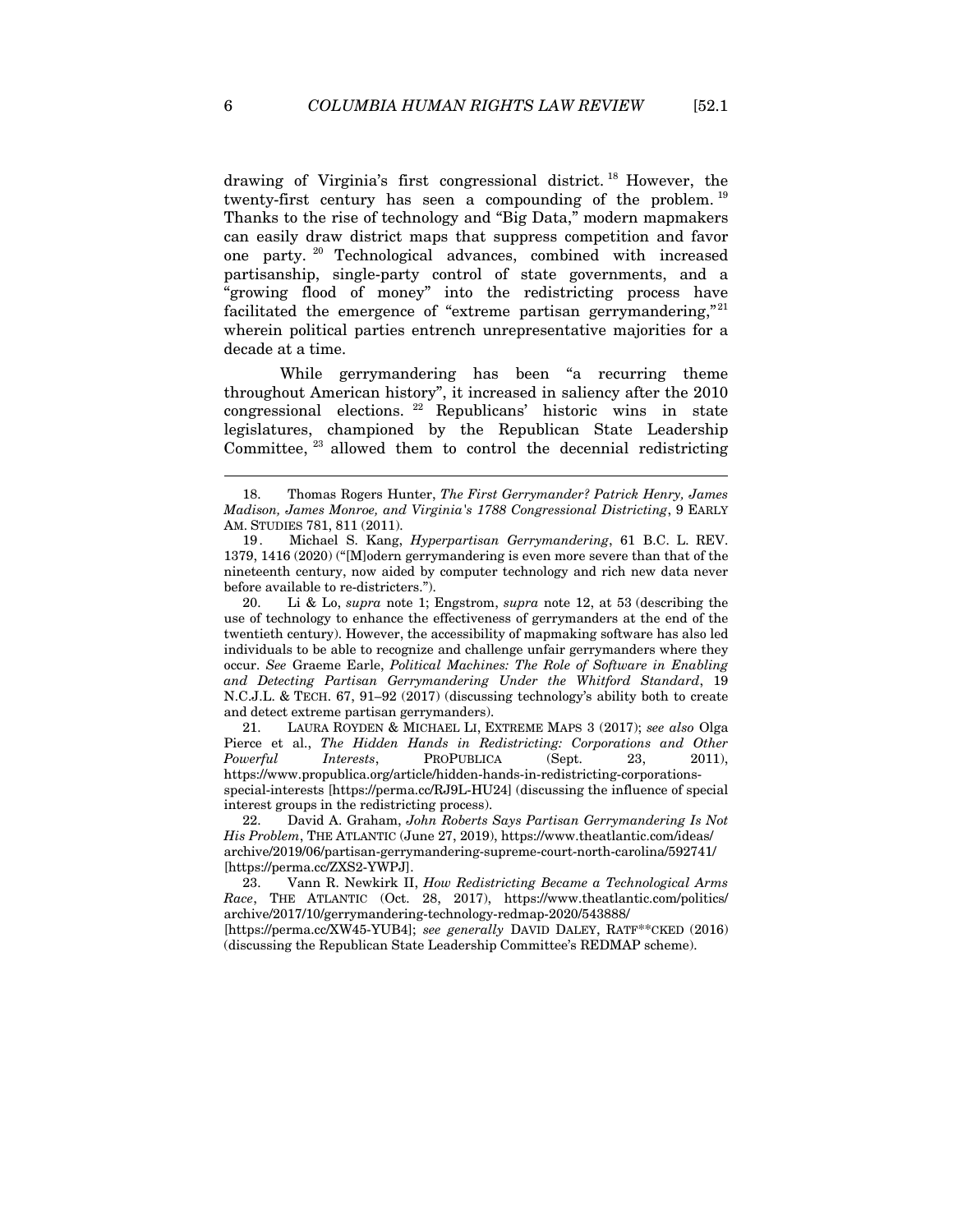process in those states. $24$  An Associated Press analysis found that partisan gerrymanders facilitated by the 2010 redistricting process may have allowed congressional Republicans to win about sixteen more U.S. House seats in the 2018 midterm elections than would have been expected given their average vote share.<sup>25</sup> The same analysis found that the structural advantage retained by Republicans in state legislative elections may have helped the party retain control of up to seven legislative chambers that may otherwise have been won by Democrats in the 2018 midterms.<sup>26</sup> However, the problem of partisan gerrymandering is not exclusive to one political party or the other. Post-2010, both Republicans and Democrats set out to draw maps favoring their own parties, with efforts to achieve extreme Democratic gerrymanders in Illinois and New Jersey, among other states.<sup>27</sup>

The Supreme Court's decision in *Rucho v. Common Cause*  itself dealt with two particularly egregious examples of partisan gerrymandering from both political parties in North Carolina and

 $\overline{a}$ 

26. Lieb, *supra* note 25.

<sup>24.</sup> Graham, *supra* note 22.

<sup>25.</sup> David A. Lieb, *GOP Won More Seats in 2018 Than Suggested by Vote Share*, ASSOCIATED PRESS (Mar. 21, 2019), https://apnews.com/ 9fd72a4c1c5742aead977ee27815d776 [https://perma.cc/CW32-GY4D]. The study measured the effect of gerrymandering using the "efficiency gap" standard, which looks at the number of "wasted votes" in a given state's elections. *See* Nicholas Stephanopoulos & Eric McGhee, *Partisan Gerrymandering and the Efficiency Gap*, 82 U. CHI. L. REV. 831, 884 (2015); ROYDEN & LI, *supra* note 21, at 4 (describing the efficiency gap standard).

<sup>27</sup>*. See, e.g.*, Rucho v. Common Cause, 139 S. Ct. 2484 (2019) (challenging maps in North Carolina and Maryland that allegedly favor Democrats and Republicans, respectively); Gill v. Whitford, 138 S. Ct. 1916 (2018) (challenging a map that allegedly favored Republicans in Wisconsin). Democratic redistricting plans in Illinois and New Jersey have also been criticized as partisan gerrymanders. *See* Nick Corasaniti, *Democrats in New Jersey Have a Firm Grip on Power. They Want Even More.*, N.Y. TIMES (Dec. 13, 2018), https://www.nytimes.com/2018/12/13/nyregion/redistricting-new-jersey-democratsrepublicans.html (on file with the *Columbia Human Rights Law Review*) ("Democratic lawmakers in New Jersey . . . are seeking to make Republicans a permanent minority"); Rick Pearson, *Democrats Release Legislative Redistricting Maps*, CHI. TRIB. (May 19, 2011), https://newsblogs.chicagotribune.com/ clout\_st/2011/05/democrats-release-legislative-redistricting-maps.html

<sup>[</sup>https://perma.cc/77FC-QLSY] (describing Illinois Democrats' districting proposal as "likely to keep Republicans as the minority party in the General Assembly for another decade").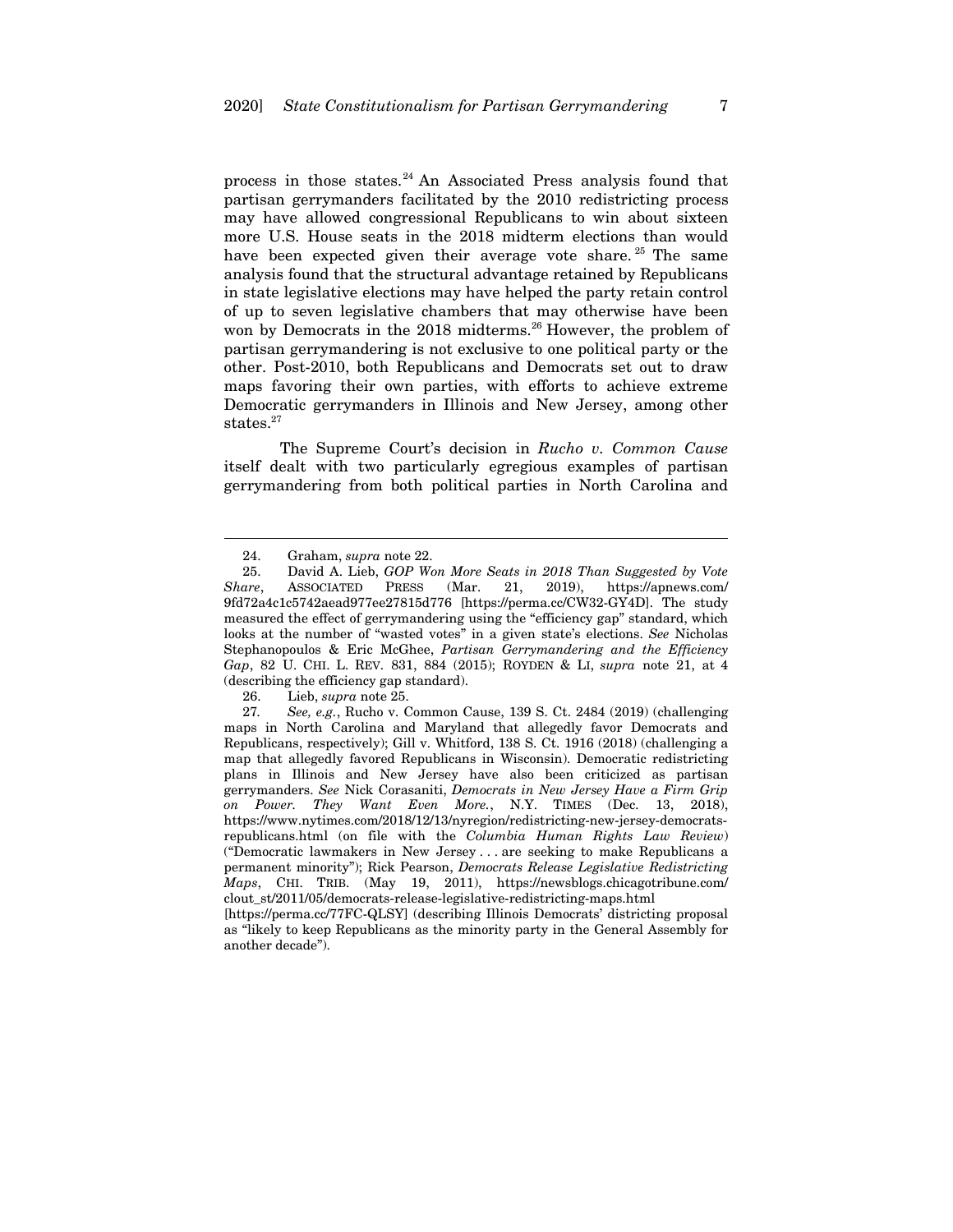Maryland.<sup>28</sup> Though traditionally purple at the statewide level, North Carolina has seen Republicans secure supermajorities in the state legislature, as well as a ten-to-three advantage in its congressional delegation, as a result of gerrymandered maps. 29 Representative David Lewis explicitly proposed "draw[ing] the maps to give a partisan advantage to 10 Republicans and three Democrats . . . because I do not believe it's possible to draw a map with 11 Republicans and two Democrats."<sup>30</sup> In Maryland, Democratic efforts to flip the reliably red sixth congressional district created a district that was almost non-contiguous, exited almost seventy thousand Republicans from the district, and did not represent the sort of community of interest traditionally meant to be preserved in the redistricting process.31 Then-Governor Martin O'Malley said of the redistricting process, "Part of my intent was to create a map that, all things being legal and equal, would, nonetheless, be more likely to elect more Democrats rather than less."32

#### B. The Consequences of Partisan Gerrymandering

Partisan gerrymandering, through its dilution of citizens' voting power, has a direct and detrimental effect on the right to

<sup>28</sup>*. See generally Rucho*, 139 S. Ct. at 2484 (challenging two congressional district maps, one in North Carolina allegedly favoring Republicans and one in Maryland allegedly favoring Democrats).

<sup>29</sup>*. See* Li & Lo, *supra* note 1.

<sup>30.</sup> Adam Liptak, *Partisan Gerrymandering Returns to a Transformed Supreme Court*, N.Y. TIMES (Mar. 18, 2019), https://www.nytimes.com/2019/03/18/ us/politics/gerrymandering-supreme-court.html (on file with the *Columbia Human Rights Law Review*).

<sup>31.</sup> Ari Berman, *Five Myths About Gerrymandering*, WASH. POST (Mar. 8, 2018). https://www.washingtonpost.com/outlook/five-myths/five-myths-abouthttps://www.washingtonpost.com/outlook/five-myths/five-myths-aboutgerrymandering/2018/03/08/f9d1a230-2241-11e8-badd-7c9f29a55815\_story.html

<sup>(</sup>on file with the *Columbia Human Rights Law Review*); Peter Miller, *Maryland's Extreme Gerrymander*, BRENNAN CTR. FOR JUST. (Mar. 7, 2019), https://www.brennancenter.org/our-work/research-reports/marylands-extremegerrymander [https://perma.cc/DDB9-FSSG]. For a discussion of traditional redistricting principles, see WINBURN, *supra* note 13, at 28–31; BUTLER, *supra* note 10, at 66–82.

<sup>32.</sup> Berman, *supra* note 31. Though Democrats never received more than 65% of the statewide congressional vote, they won seven of eight available seats in Maryland's congressional delegation in each following election due to the gerrymandered map. *Rucho*, 139 S. Ct. at 2511 (Kagan, J., dissenting).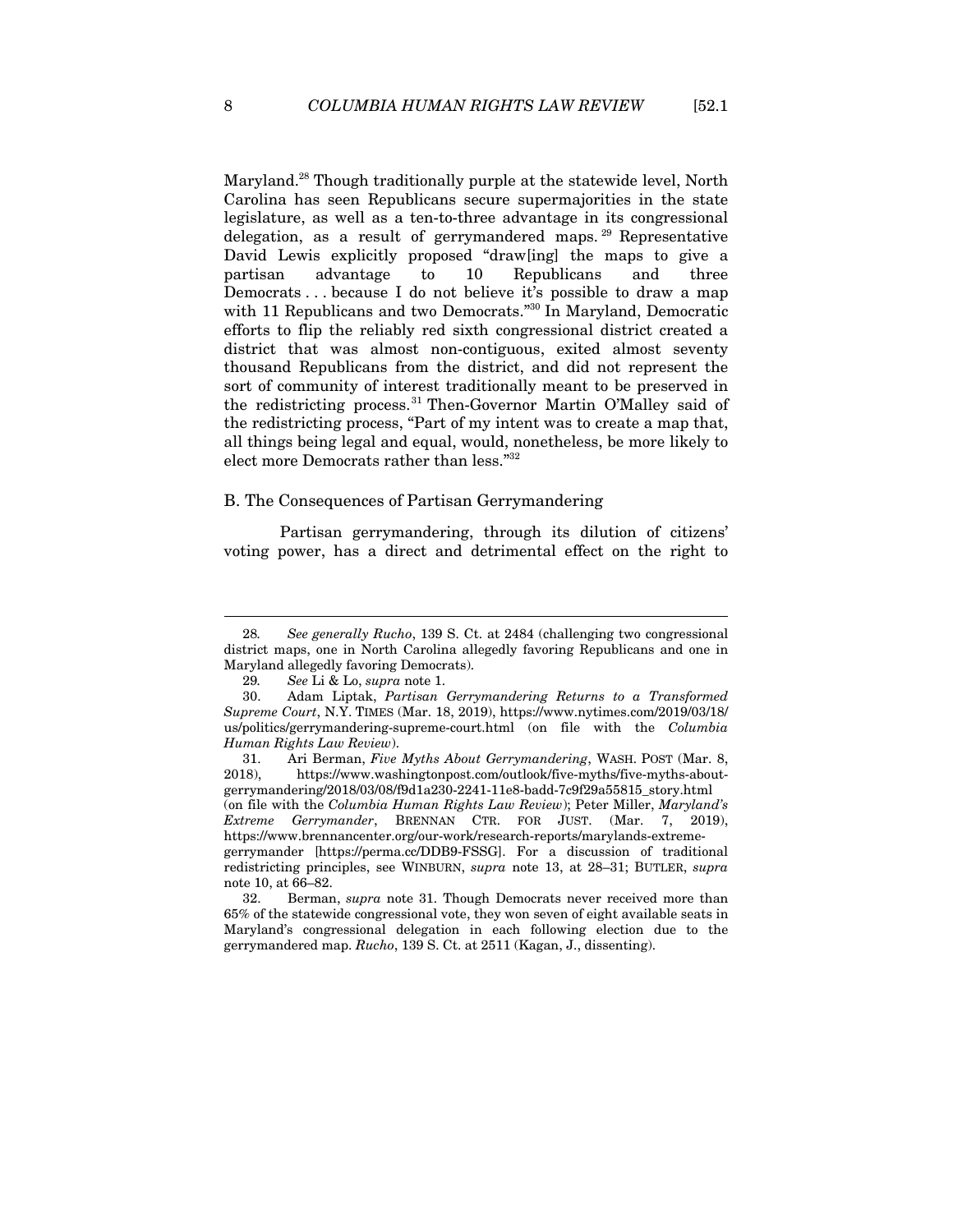vote.33 The problem of gerrymandering is not a minor one either; it "effectively disenfranchis[es] millions of Americans" by devaluing their votes. 34 The effect of gerrymandering on the worth of individuals' votes is illustrated by the state of the U.S. House of Representatives ("the House"). While many different models exist for measuring the effect of partisan gerrymandering on total seat share in the House, $35$  one model found that during the 2012, 2014, and 2016 elections, unfairly drawn congressional districts shifted, on average, fifty-nine seats. 36 This means that for every election, fifty-nine politicians that would likely not have been elected based on statewide support for their party nevertheless won due to district lines drawn in their favor. The average congressional district's population is just above seven-hundred-thousand;<sup>37</sup> a total shift of fifty-nine seats is thus approximately equal to representation for forty-two-million people, and represents more than the total number of House seats held by the twenty-three least populated states combined.<sup>38</sup> This

35*. See, e.g.*, Tausanovitch, *supra* note 34 (using partisan hold on seat compared to statewide partisanship share); Lieb, *supra* note 25 (using the efficiency gap standard to measure "wasted votes"); Wang, *supra* note 34, at 1306 (using number of excess votes, lopsided outcomes, and reliable wins to evaluate partisan gerrymanders); William T. Adler & Ella Koeze, *One Way to Spot a Partisan Gerrymander*, FIVETHIRTYEIGHT (July 9, 2019), https://projects.fivethirtyeight.

com/partisan-gerrymandering-north-carolina/ [https://perma.cc/QZ2M-HB42] (looking at the "number of seats a party would have won in a hypothetical election in which the vote was evenly split between Republicans and Democrats").

36. Tausanovitch, *supra* note 34*.*

 $\overline{a}$ 

37. U.S. CENSUS BUREAU, CONGRESSIONAL APPORTIONMENT: 2010 CENSUS BRIEFS 1 (2011), https://www.census.gov/prod/cen2010/briefs/c2010br-08.pdf [https://perma.cc/5YDC-NYV9].

38. According to U.S. Census Bureau data, the 23 least populated states together hold 60 seats in the U.S. House of Representatives. *2018 National and State Population Estimates*, U.S. CENSUS BUREAU tbl.1 (NST-EST2018-01: Annual Estimates of the Resident Population for the United States, Regions,

<sup>33.</sup> Reynolds v. Sims, 377 U.S. 533, 555 (1964) ("[T]he right of suffrage can be denied by a debasement or dilution of the weight of a citizen's vote just as effectively as by wholly prohibiting the free exercise of the franchise.").

<sup>34.</sup> Alex Tausanovitch, *The Impact of Partisan Gerrymandering*, CTR. FOR AM. PROGRESS (Oct. 1, 2019), https://www.americanprogress.org/issues/democracy/ news/2019/10/01/475166/impact-partisan-gerrymandering/ [https://perma.cc/ FX8Q-W6LP]; *see also* Samuel S.-H. Wang, *Three Tests for Practical Evaluation of Partisan Gerrymandering*, 68 STAN. L. REV. 1263, 1271 (2016) (explaining that litigants bring cases because gerrymandering results in elected officials unrepresentative of the population).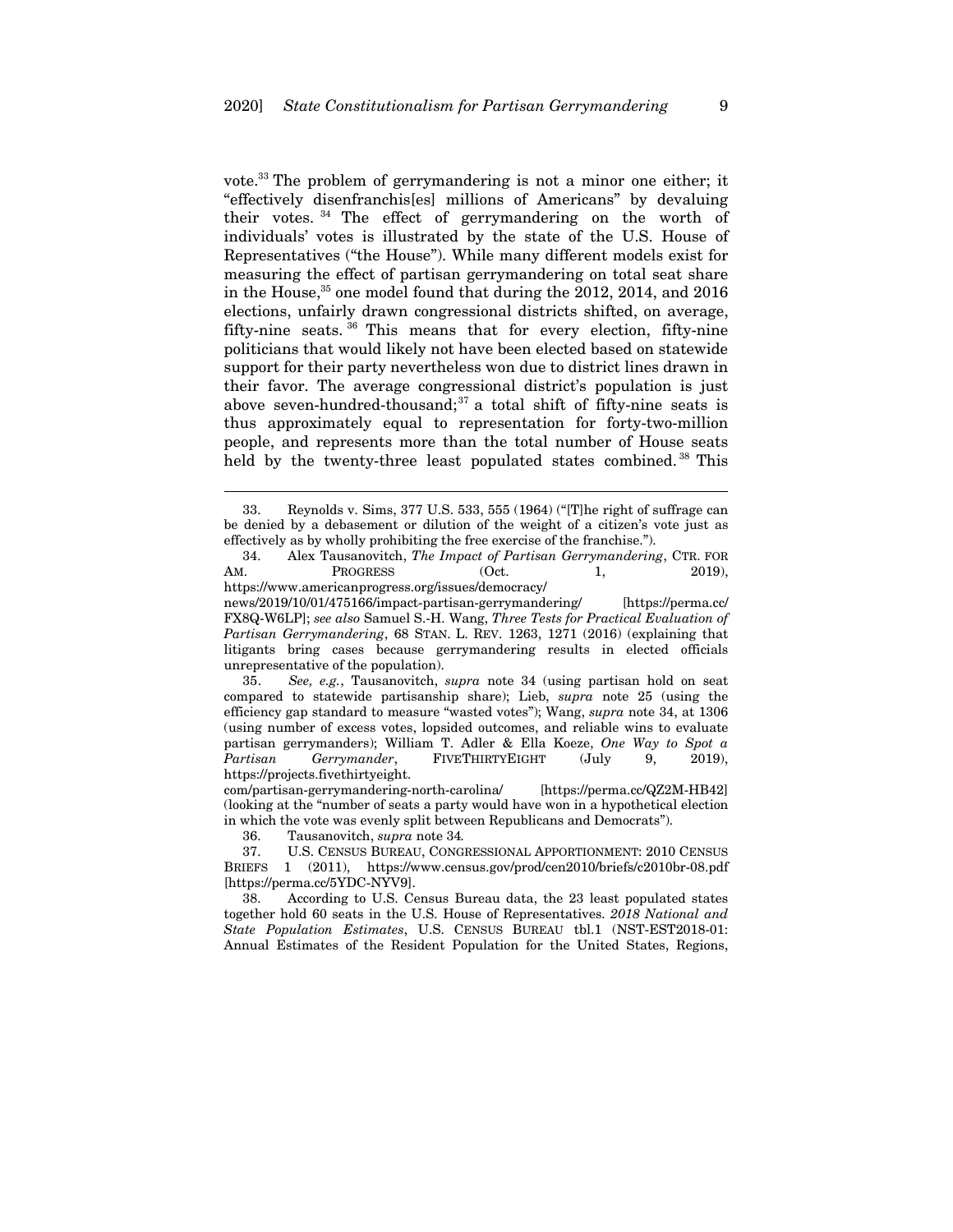estimate does not even begin to take into account the impact of partisan gerrymandering on state legislatures, where the consequences for future elections could be even more dire. <sup>39</sup> Gerrymandering renders the votes of millions wasted, assaulting the foundational principle of American democracy that citizens are entitled to representation.

The effect of partisan gerrymandering is to "deprive citizens of . . . [the right] to choose their political representatives," and "promote[] partisanship above the respect for the popular will."40 With the status quo effectively quashing the congressional representation of approximately forty-two-million Americans, gerrymandering's harmful impact on voting rights is clear.

## II. LACK OF AVAILABILITY OF FEDERAL SOLUTIONS TO PARTISAN GERRYMANDERING

Partisan gerrymandering is an increasingly dire problem in need of a solution, particularly given the upcoming redistricting process in 2021. Fair districting advocates have in the past turned to federal litigation as an avenue for striking down unfair partisan gerrymanders, 41 but the Supreme Court's decision in *Rucho v. Common Cause* closed off the possibility of such challenges being heard in federal court. This Part discusses the ramifications of the Court's decision in *Rucho* and the barriers to legislative redistricting reform. It argues that judicial challenges to partisan gerrymanders

[https://perma.cc/NR6Y-9MJY].

 $\overline{a}$ 

41*. See, e.g.*, Gill v. Whitford, 138 S. Ct. 1916 (2018); League of Women Voters of Mich. v. Benson, 373 F.Supp.3d 867, 912 (E.D. Mich. 2019); Common Cause v. Lewis, 2019 N.C. Super. LEXIS 56 (2019); League of Women Voters of Pa. v. Commonwealth, 178 A.3d 737, 817 (Pa. 2018). These constitute only a small sampling of the partisan gerrymandering claims to have been brought.

States, and Puerto Rico: April 1, 2010 to July 1, 2018) (Dec. 19, 2018), https://www.census.gov/newsroom/press-kits/2018/pop-estimates-national-

state.html [https://perma.cc/4JA4-LASR]; Kristin D. Burnett, *Congressional Apportionment: 2010 Census Briefs*, U.S. CENSUS BUREAU (Nov. 2011), https://www.census.gov/prod/cen2010/briefs/c2010br-08.pdf

<sup>39</sup>*. See infra* note 63 and accompanying text.

<sup>40.</sup> Rucho v. Common Cause, 139 S. Ct. 2484, 2509 (2019) (Kagan, J., dissenting); Complaint at 2, Whitford v. Nichol, 151 F. Supp. 3d 918 (W.D. Wis. 2015) (No. 3:15-cv-00421-bbc) (arguing partisan gerrymandering "causes policies to be enacted that do not accurately reflect the public will").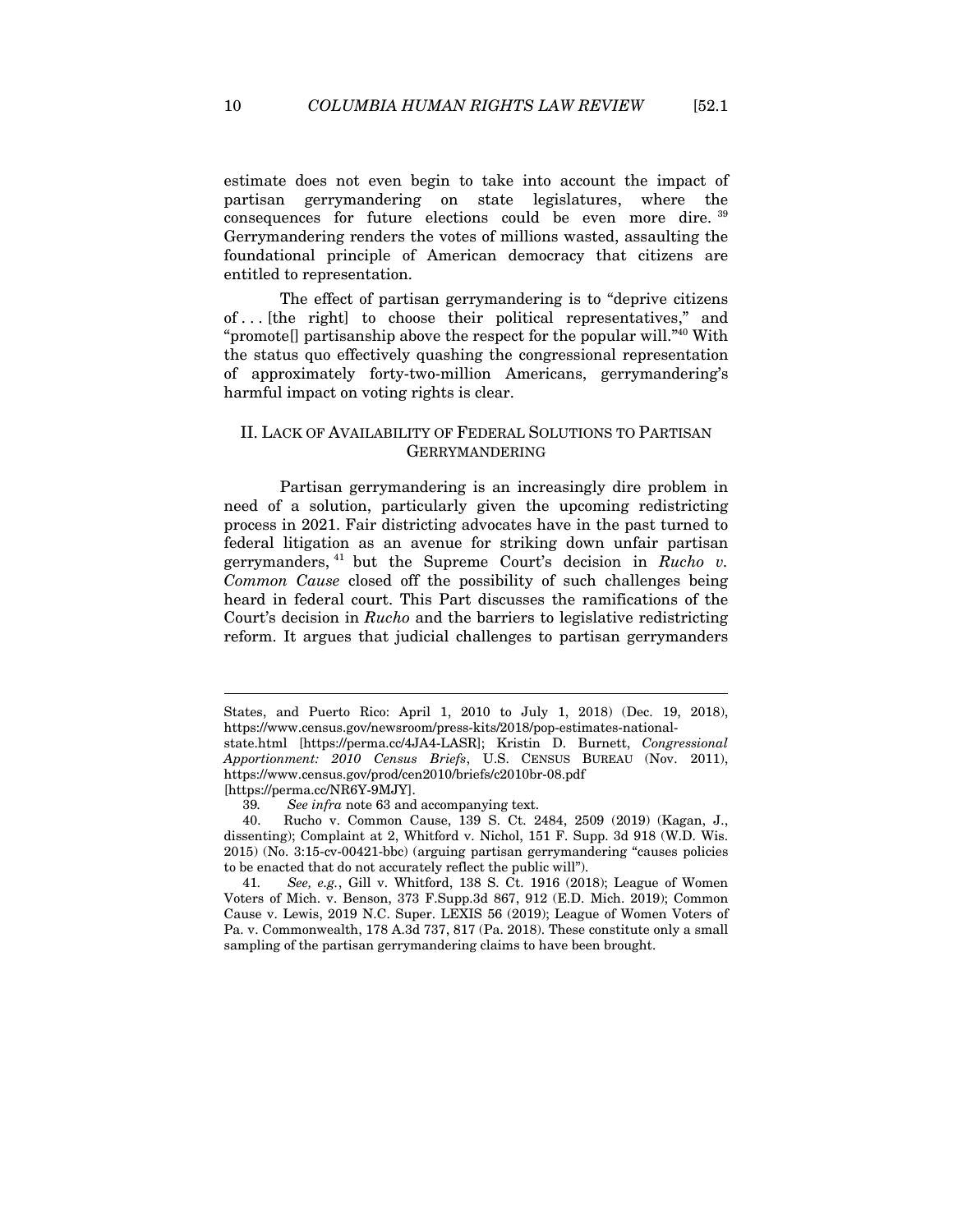are an essential component of reform, and that advocates must find a way to litigate such claims notwithstanding *Rucho*.

## A. The State of Partisan Gerrymandering Litigation Pre- and Post-*Rucho*

The decision in *Rucho* cemented the worst fears of fair districting advocates regarding partisan gerrymandering claims. The Supreme Court's jurisprudence on partisan gerrymandering pre-*Rucho* was largely inconclusive as to the justiciability of such claims.42 In 2019, though, the Supreme Court made a definitive ruling on the justiciability of partisan gerrymandering claims in *Rucho v. Common Cause*.

The case arose out of two joined cases of extreme partisan gerrymandering in North Carolina and Maryland, 43 where state redistricting authorities redrew congressional districts to maximize the number of seats held by Republicans and Democrats, respectively. The district courts in both the North Carolina and Maryland cases held the maps at issue unconstitutional.<sup>44</sup>

<sup>42</sup>*. See* BUTLER, *supra* note 10, at 66–82. While the Court decided that partisan gerrymandering claims were justiciable under the Equal Protection Clause in *Davis v. Bandemer*, 478 U.S. 109, 143 (1986), the debate was left unsettled, with no consensus among the Justices on the appropriate standard by which to evaluate such claims. *See* Vieth v. Jubelirer, 541 U.S. 267, 306 (2004) (ruling on a challenge to Pennsylvania's congressional map). Most recently, the court sidestepped the question entirely, remanding a gerrymandering case for lack of standing without reaching the justiciability question. *Gill*, 138 S. Ct. at 1929 (remanding a challenge to Wisconsin's state maps for lack of standing).

<sup>43</sup>*.* See *supra* notes 32–36 for a discussion of the facts of the redistricting schemes in North Carolina and Maryland at issue in *Rucho*.

<sup>44.</sup> Both courts found violations of the First Amendment. Common Cause v. Rucho, 318 F. Supp. 3d 777, 923 (M.D.N.C. 2018); Benisek v. Lamone, 348 F. Supp. 3d 493, 520 (D. Md. 2018). For a discussion of First Amendment challenges to partisan gerrymanders, compare JoAnn D. Kamuf, Note, *"Should I Stay or Should I Go?": The Current State of Partisan Gerrymandering Adjudication and a Proposal for the Future*, 74 FORDHAM L. REV. 163, 209–10 (2005) (arguing the First Amendment presents a viable path forward in redistricting litigation) with Richard Briffault, *Defining the Constitutional Question in Partisan Gerrymandering*, 14 CORNELL J. L. & PUB. POL'Y 397, 407–10 (2005) ("[U]ltimately, the First Amendment argument fails."). The North Carolina court additionally found violations of the Equal Protection Clause of the Fourteenth Amendment and the Elections Clause of Article I of the Constitution. *Rucho*, 318 F. Supp. 3d at 935, 941.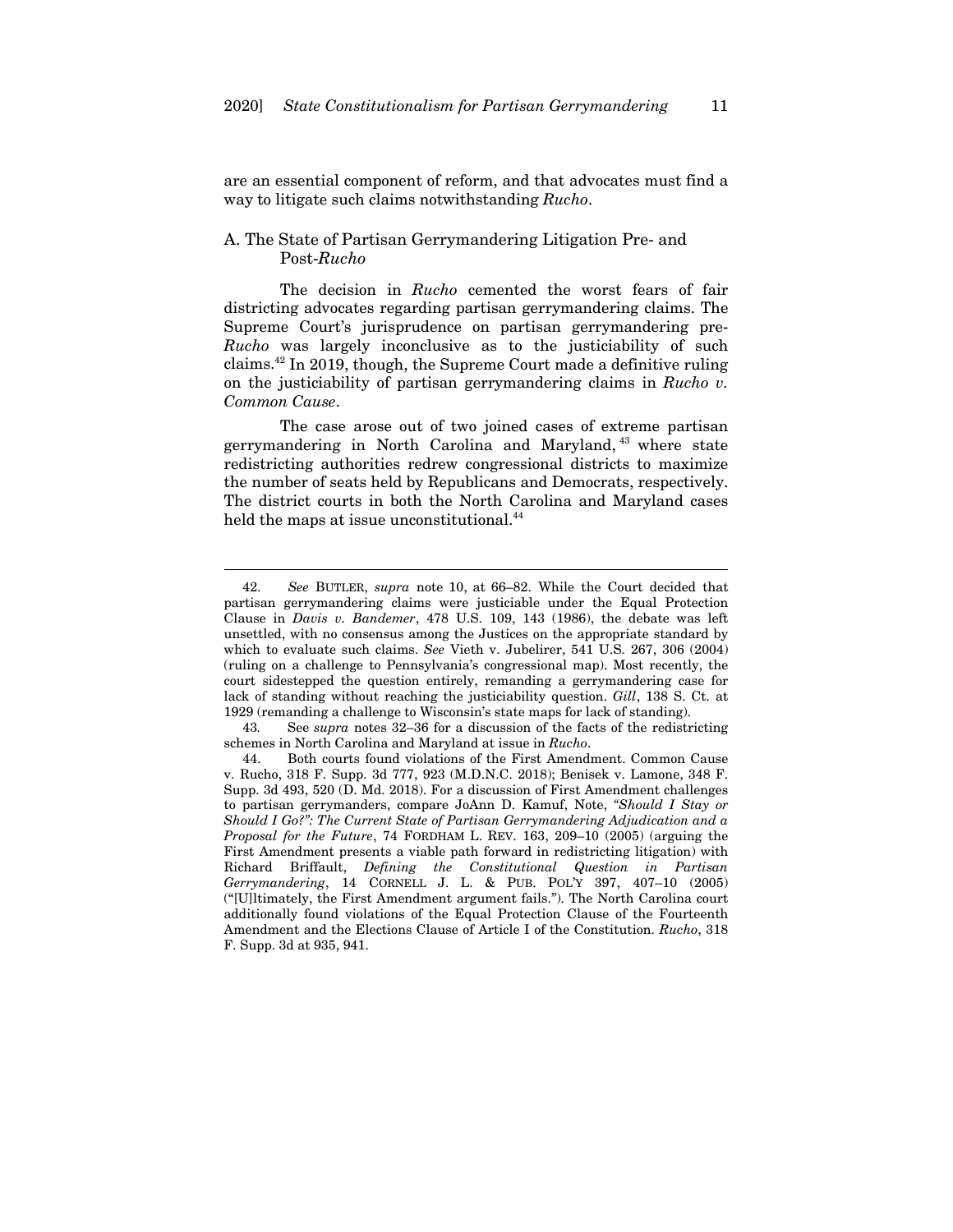Rather than asking for a more precise standard by which to evaluate gerrymanders, as in *Vieth v. Jubelirer*, 45 or dismissing the case on other grounds, as in *Gill v. Whitford*, 46 the Supreme Court took an entirely different tack. Writing for the majority, Chief Justice Roberts held that while the Court "does not condone excessive partisan gerrymandering,"47 such claims are beyond the reach of the federal courts, presenting nonjusticiable political questions that must be solved through the political process.<sup>48</sup>

The Court went on to suggest that despite its ruling, partisan gerrymandering was not a problem without a solution, and that would-be litigants should look to legislative reform at the state and local levels.49 Despite this nod to voting rights reformers, the decision was highly contested within the Court's membership—Justice Kagan, joined in dissent by Justices Ginsburg, Breyer, and Sotomayor, described the majority opinion as "abandon[ing] the Court's duty to declare the law."50 While this disagreement among the Justices may indicate an unstable ruling and the potential for reexamination in the future, for the time being, the Court's failure to act on partisan gerrymandering has major implications for the future of redistricting reform.

#### B. *Rucho*'s Implications for Reform & Redistricting

The implications of shutting the door to partisan gerrymandering claims in federal court are particularly pressing in view of the upcoming 2021 redistricting. Given the changes wrought by *Rucho*, reformers must adapt their strategies to better fit the post-*Rucho* landscape.

<sup>45</sup>*. Vieth*, 541 U.S. at 317 (Kennedy, J., concurring).

<sup>46</sup>*. Gill*, 138 S. Ct. at 1929.

<sup>47.</sup> Rucho v. Common Cause, 139 S. Ct. 2484, 2507 (2019).

<sup>48</sup>*. Id.* It is established Supreme Court practice to declare questions nonjusticiable when a decision would present an unlawful intrusion of the judiciary into the realm of politics. *See* Marbury v. Madison, 5 U.S. 137, 170 (1803) ("Questions, in their nature political, or which are, by the constitution and laws, submitted to the executive, can never be made in this court."); *Vieth*, 541 U.S. at 277 ("Sometimes, however . . . the judicial department has no business entertaining the claim of unlawfulness—because the question is entrusted to one of the political branches").

<sup>49</sup>*. Rucho*, 139 S. Ct. at 2507.

<sup>50</sup>*. Id.* at 2525 (Kagan, J., dissenting).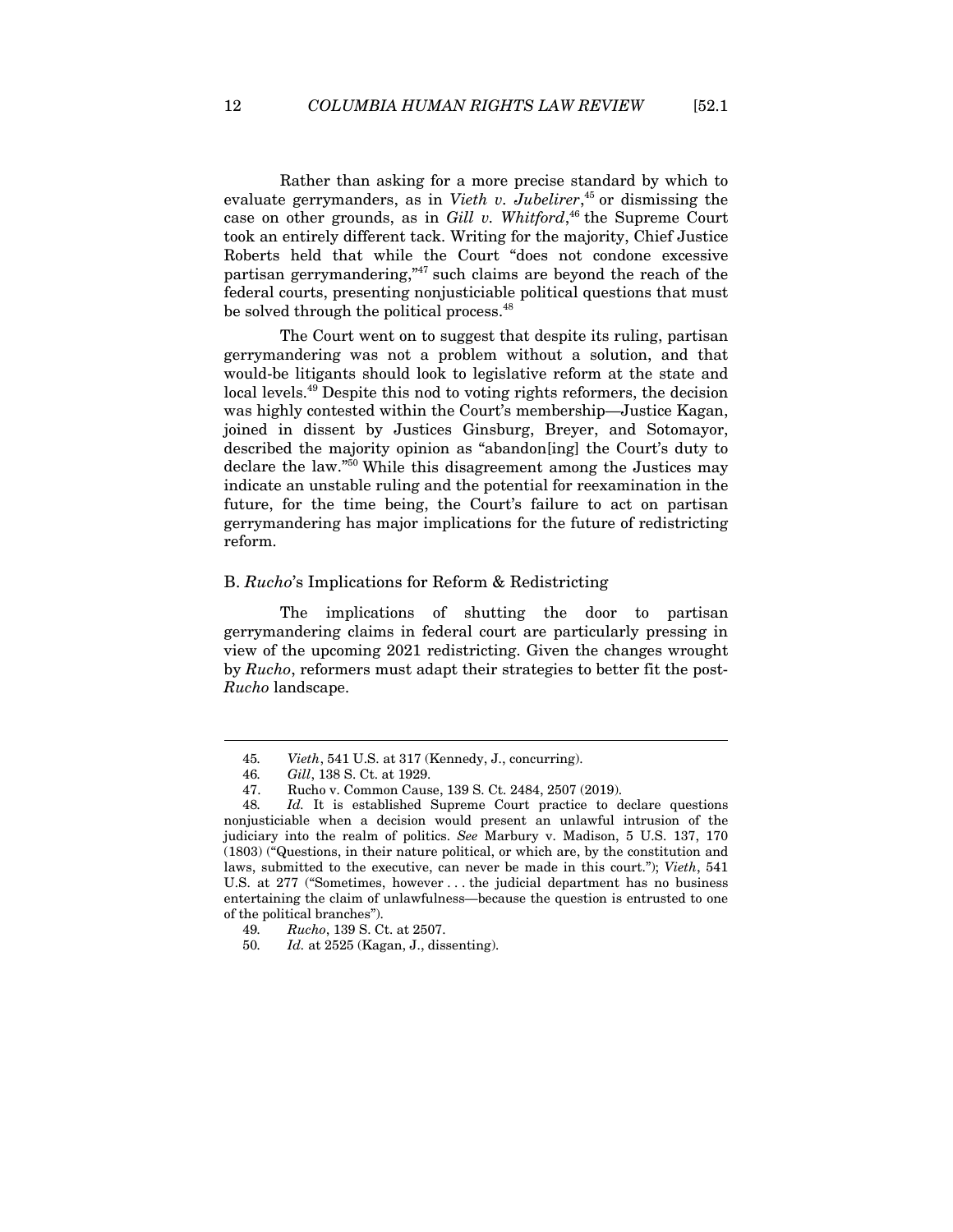The most immediate effect of the judgment in *Rucho* is to prevent voters living in gerrymandered districts, whose votes have been wasted, from finding federal judicial recourse. Already, the Court's ruling in *Rucho* has wiped out similar federal challenges to partisan gerrymanders arising out of Michigan, 51 Ohio, 52 and Wisconsin.<sup>53</sup>

The decision also has the potential to embolden state legislatures and would-be gerrymanderers to "continue to push the envelope and craft seats for their respective parties with the aid of increasingly sophisticated computer mapping tools."54 Knowing that its district maps can no longer be struck down in federal court, each party will likely face incentives to "eat-or-be-eaten"—to step up its gerrymandering game, or be outmaneuvered by the other party.55

Finally, the Court's implicit sanction of partisan gerrymandering has the potential to give legal cover to racially biased gerrymanders, which often overlap with partisan gerrymanders but are justiciable in federal court under the Equal Protection Clause.56

 $\overline{a}$ 

53. Whitford v. Gill, 402 F. Supp. 3d 529, 531 (W.D. Wis. 2019) (noting that the parties moved to dismiss the challenge to Wisconsin's State Assembly map for lack of jurisdiction following the Supreme Court's decision in *Rucho*). In all three of these cases, the maps at issue had been ruled unconstitutional partisan gerrymanders by the district courts.

54. Richard Fausset, *With No Supreme Court End to Gerrymandering, Will States Make It More Extreme?*, N.Y. TIMES (June 28, 2019), https://www.nytimes.com/2019/06/28/us/supreme-court-gerrymandering-northcarolina.html (on file with the *Columbia Human Rights Law Review*).

55 . Michael Wines, *Why the Supreme Court's Rulings Have Profound Implications for American Politics*, N.Y. TIMES (June 27, 2019), https://www.nytimes.com/2019/06/27/us/supreme-court-gerrymandering-

census.html (on file with the *Columbia Human Rights Law Review*) ("The decision will almost certainly force Democrats, who control 14 statehouses, to reconsider their belated crusade against gerrymandered maps and begin drawing their own").

56*. See* Cooper v. Harris, 137 S. Ct. 1455, 1463 (2017) (stating that the Equal Protection Clause "prevents a state, in the absence of 'sufficient justification,' from 'separating its citizens into different voting districts on the

<sup>51.</sup> Chatfield v. League of Women Voters of Mich., 140 S. Ct. 429, 429 (2019) (vacating, in light of *Rucho*, the judgment of a Michigan federal court that invalidated Michigan's congressional and state legislative maps as unconstitutional partisan gerrymanders).

<sup>52.</sup> Chabot v. Ohio A. Philip Randolph Inst., 140 S. Ct. 102, 102 (2019) (vacating, in light of *Rucho*, the judgment of an Ohio federal court that invalidated Ohio's congressional plan as an unconstitutional partisan gerrymander).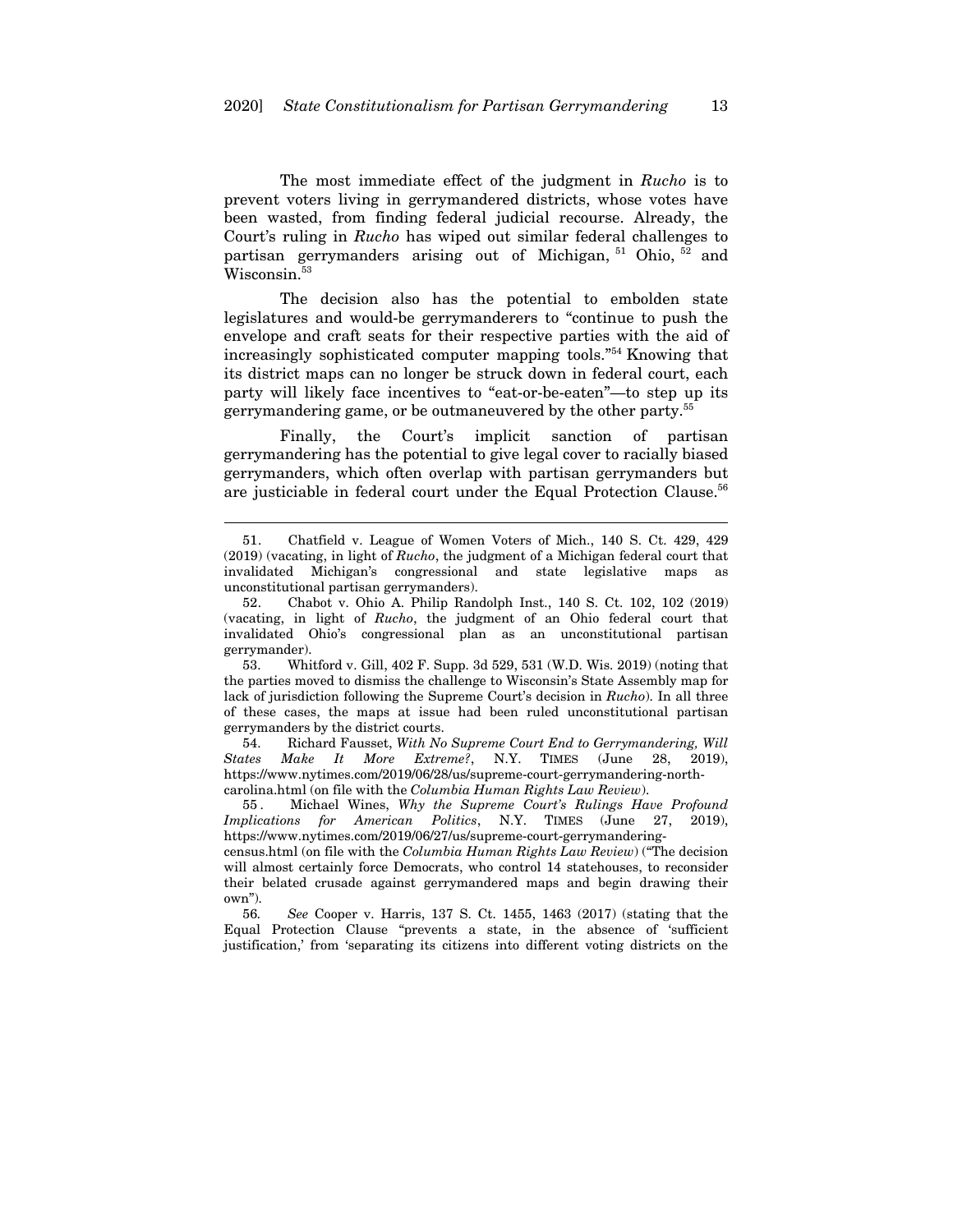In states like North Carolina, where much of the Democratic vote comes from minority voters, lawmakers may attempt to disguise racial gerrymanders as partisan gerrymanders in order to gain legal protection.<sup>57</sup> Statements like those of Representative David Lewis<sup>58</sup> or Governor Martin O'Malley, 59 proclaiming partisan intent in the redistricting process, may be used as proof that redistricting schemes were based solely on partisanship—making their constitutionality nonjusticiable—rather than race, which would leave the schemes vulnerable to challenges in federal court.<sup>60</sup>

*Rucho*'s consequences are even more pressing given the upcoming redistricting following the 2020 census. The Court has left state legislatures free to draw maps favoring the party in power, without any concern of a judge striking their maps down in federal court. 61 Without much time to implement legislative reforms, and without a federal judicial remedy, the parties in power in various states have the opportunity to ensure "political dominance for the next decade."62 This is especially egregious where state legislatures are concerned. State legislative elections determine which parties hold the power to draw state district lines, and are often themselves run using unfairly drawn maps.63 In a state like North Carolina,

58*. See supra* note 30 and accompanying text.

59*. See supra* note 32 and accompanying text.

60*. See* Martinez v. Bush*,* 234 F. Supp. 2d 1275, 1340 (S.D. Fla. 2002) (involving a state legislature defending against an allegation of racial gerrymandering by stipulating its intent in drawing districts was to advantage Republican incumbents and candidates).

61 . Galen Druke, *Partisan Gerrymandering Isn't the Supreme Court's Problem Anymore*, FIVETHIRTYEIGHT (June 27, 2019), https://fivethirtyeight.com/ features/partisan-gerrymandering-isnt-the-supreme-courts-problem-anymore/ [https://perma.cc/T3B3-MLRC].

62. Wines, *supra* note 55.

63. David Lieb & Dan Sewell, *High Court Rules Gerrymandering Claims Beyond Reach of Federal Judges*, REALCLEARPOLITICS (June 28, 2019), https://www.realclearpolitics.com/articles/2019/06/28/high\_court\_rules\_gerrymand ering\_claims\_beyond\_reach\_of\_federal\_judges\_140676.html

[https://perma.cc/2SHL-7ZGP] ("[T]he 2020 elections will proceed under the same districts used for the past decade . . . . 'The fact that these districts aren't fairly

basis of race'" (quoting Bethune-Hill v. Va. State Bd. of Elections, 137 S. Ct. 788, 797 (2017))).

<sup>57.</sup> Richard L. Hasen, *The Gerrymandering Decision Drags the Supreme Court Further into the Mud*, N.Y. TIMES (June 27, 2019), https://www.nytimes.com/2019/06/27/opinion/gerrymandering-rucho-supremecourt.html (on file with the *Columbia Human Rights Law Review*).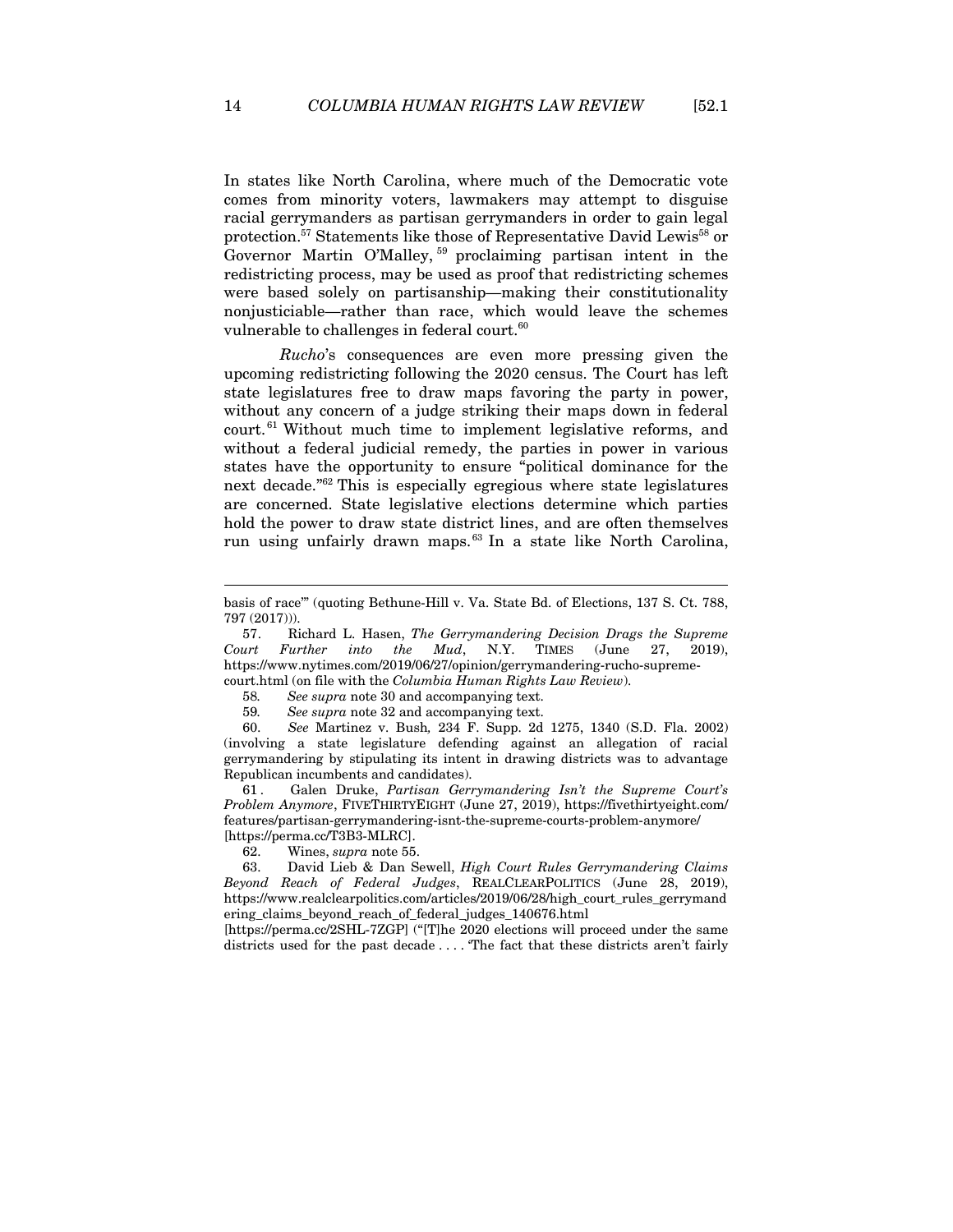where the state legislature has declared its intent to create partisan gerrymanders and has total control over the process, the party in power may use technology to draw a hyper-effective partisan gerrymander in  $2021$ .<sup>64</sup> It may even conduct mid-decade redistricting to cement its control.<sup>65</sup>

*Rucho*'s impacts on fair districting generally, and its implications more specifically for the 2021 redistricting, are to allow parties to increase their own power with no judicial oversight. Though the Court has changed its tack on some redistricting issues in the past, 66 fair districting advocates cannot simply wait for it to overturn *Rucho*; the case remains the law of the land, and reformers must take into account its implications for redistricting.

## C. The Necessity of Judicial Solutions to Partisan Gerrymandering

While legislative initiatives are crucial to redistricting reform, they cannot fully address the issue of partisan gerrymandering without judicial remedies. This Section discusses the limits of legislative reform and the need for judicial solutions as part of a redistricting reform strategy.

#### 1. The Limits of Legislative Reform

In *Rucho*, Chief Justice Roberts argued that while courts were not equipped to handle the problem of partisan gerrymandering, federal and state legislatures could take on that role. He pointed to efforts of the states to "actively address[] the issue on a number of

drawn makes it a tough slog for us,' Michigan Democratic Party Chairwoman Lavora Barnes said.").

<sup>64.</sup> Hasen, *supra* note 57.

<sup>65</sup>*. Id.* Mid-decade redistricting is not prohibited by law; in 2003, Texas conducted a mid-decade redistricting which was later upheld by the Supreme Court. *See* League of United Latin Am. Citizens v. Perry, 548 U.S. 399, 423 (2006).

<sup>66.</sup> Early cases addressing malapportionment in the twentieth century saw the initial reluctance of the Supreme Court to interfere on political question grounds. *See* South v. Peters, 339 U.S. 276, 277 (1950); Colegrove v. Green, 328 U.S. 549, 553–54 (1946). The following decades, however, saw the Court overturn *Colegrove* in *Baker v. Carr*, 369 U.S. 186, 237 (1962), holding that state legislative apportionment was a justiciable political question. *See also* Wesberry v. Sanders, 376 U.S. 1, 6 (1964) (holding that the constitutionality of congressional district lines was justiciable).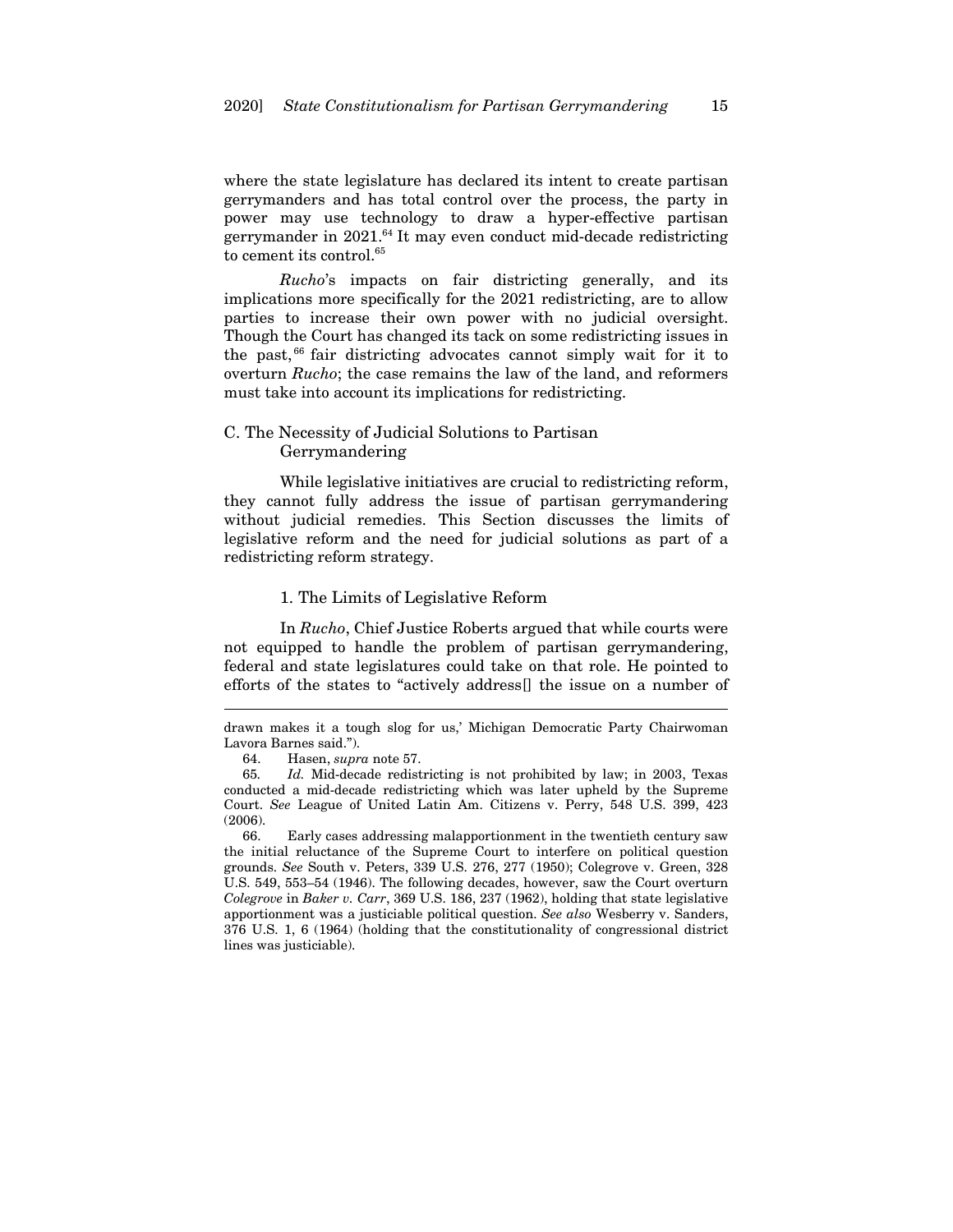fronts," particularly by placing districting power in the hands of independent commissions, and the passage of laws by Congress to limit partisan gerrymandering.<sup>67</sup> However, these solutions alone are not enough to ensure fair districts.

Independent redistricting commissions are an established means of redistricting reform. While such commissions may be effective,68 they are not sufficient—and their future is not entirely certain. 69 Chief Justice Roberts has previously argued that such commissions are unconstitutional when used to draw congressional districts.70 Though his opinion in *Rucho* suggests he has since come to accept these redistricting commissions, it is possible that the Court might nonetheless declare them unconstitutional, particularly given its changed composition.<sup>71</sup>

70. Ariz. State Legis. v. Ariz. Indep. Redistricting Comm., 135 S. Ct. 2652, 2677 (2015) (Roberts, C.J., dissenting) (arguing that the vesting of congressional redistricting authority in independent redistricting commissions violates the Elections Clause's grant of congressional redistricting authority to "the Legislature" of each state). Even if Roberts' opinion had prevailed, however, it would not bar the use of such commissions to draw state legislative boundaries.

<sup>67.</sup> Rucho v. Common Cause, 139 S. Ct. 2484, 2507 (2019). For a discussion of the use of state constitutional provisions to litigate partisan gerrymandering claims, as Chief Justice Roberts suggested, see *infra* Sections III.A–C.

<sup>68.</sup> YURIJ RUDENSKY & ANNIE LO, BRENNAN CTR. FOR JUST., A BETTER WAY TO DRAW DISTRICTS 1 (2019); *see also* Stephanopoulos, *supra* note 11, at 337– 40 (arguing that redistricting commissions have no self-interest, are perceived as more legitimate, allow the legislature to devote its time to other issues, produce fairer elections, and draw maps less likely to be challenged in court).

<sup>69.</sup> In 2019, Michigan plaintiffs challenged the constitutionality of the state's redistricting commission. If the case is brought to the Supreme Court, it could have consequences beyond Michigan, imperiling redistricting commissions nationwide. *See* Daunt v. Benson, 425 F. Supp. 3d 856, 869 (W.D. Mich. 2019). In April 2020, the Sixth Circuit denied plaintiffs' motion for a preliminary injunction to block the commission. *See* Daunt v. Benson, 956 F.3d 396, 422 (6th Cir. 2020).

<sup>71.</sup> Hasen, *supra* note 57 ("With Justice Kennedy gone, the court could well reverse this 5-4 holding in the next few years, and block the use of redistricting commissions for federal elections."); Elise Viebeck and Ann E. Marinow, *Ruth Bader Ginsburg's Death Brings New Uncertainty to the Battle Over Voting Rights in 2020*, WASH. POST (Sept. 21, 2020), https://www.washingtonpost.com/ politics/ginsburg-supreme-court-voting-rights/2020/09/21/2bbda99a-fb45-11ea-8d05-9beaaa91c71f\_story.html (on file with the *Columbia Human Rights Law Review*) ("The death of Supreme Court Justice Ruth Bader Ginsburg has injected new uncertainty into the legal battle over how Americans will vote . . . as liberals mourn a champion for voting rights").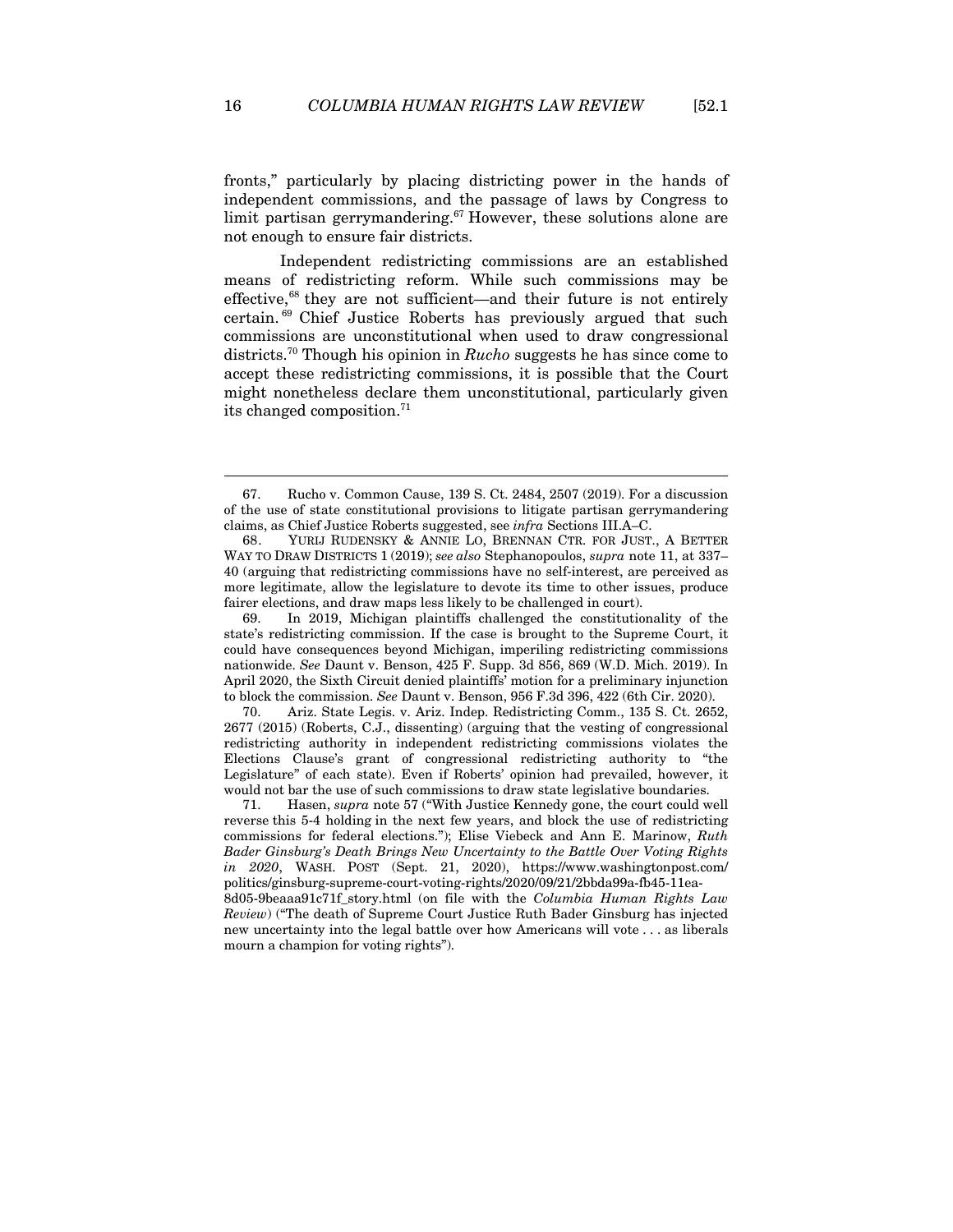Chief Justice Roberts' second suggestion was that Congress take action to prohibit the practice of partisan gerrymandering. While there have been recent attempts to pass such legislation, $72$  none have yet succeeded. As Justice Kagan stated in her dissent in *Rucho*:

> [W]hat all these *bills* have in common is that they are not *laws*. The politicians who benefit from partisan gerrymandering are unlikely to change partisan gerrymandering. And because those politicians maintain themselves in office through partisan gerrymandering, the chances for legislative reform are slight.73

Justice Kagan's observation is borne out by the many examples of redistricting reforms that did not survive to see the House or Senate floor.<sup>74</sup> While federal legislative reform may be a worthwhile path, its failure to materialize means it cannot alone comprise a reform strategy.

To be sure, federal and state legislative reforms to redistricting are necessary to ensure a fairer process nationwide.<sup>75</sup> However, their primary effect is to prevent future gerrymanders, and they provide no legal recourse for gerrymanders which may arise despite these reforms. They cannot be fully effective if unaccompanied by a judicial remedy for the many gerrymandered maps already in existence and which may arise in the future.

<sup>72</sup>*. See* For the People Act of 2019, H.R. 1, 116th Cong. §§ 2401–02, 2411– 15 (2019) (requiring the use of independent state redistricting commissions, prohibiting mid-decade redistricting, and requiring redistricting to be conducted with the involvement of a three-judge panel). The bill passed the House of Representatives, but as of November 2020 has not passed the Senate.

<sup>73.</sup> Rucho v. Common Cause, 139 S. Ct. 2484, 2524 (2019) (Kagan, J., dissenting).

<sup>74</sup>*. See, e.g.*, Redistricting Transparency Act of 2010, H.R. 4918, 111th Cong. (2010); Redistricting Transparency Act of 2011, H.R. 419, 112th Cong. (2011); Fairness and Independence in Redistricting Act, H.R. 453, 112th Cong. (2011); We the People Democracy Reform Act of 2017, H.R. 3848, 115th Cong. (2017). H.R. 1—the Democrats' political reform bill—would reform redistricting practices, but has not passed through the Senate as of the time of writing. *See* For the People Act of 2019, H.R. 1, 116th Cong. §§ 2401–02, 2411–15 (2019).

<sup>75.</sup> J. Gerald Hebert & Marina K. Jenkins, *The Need for State Redistricting Reform to Rein in Partisan Gerrymandering*, 29 YALE L. & POL'Y REV. 543, 554–55 (2011).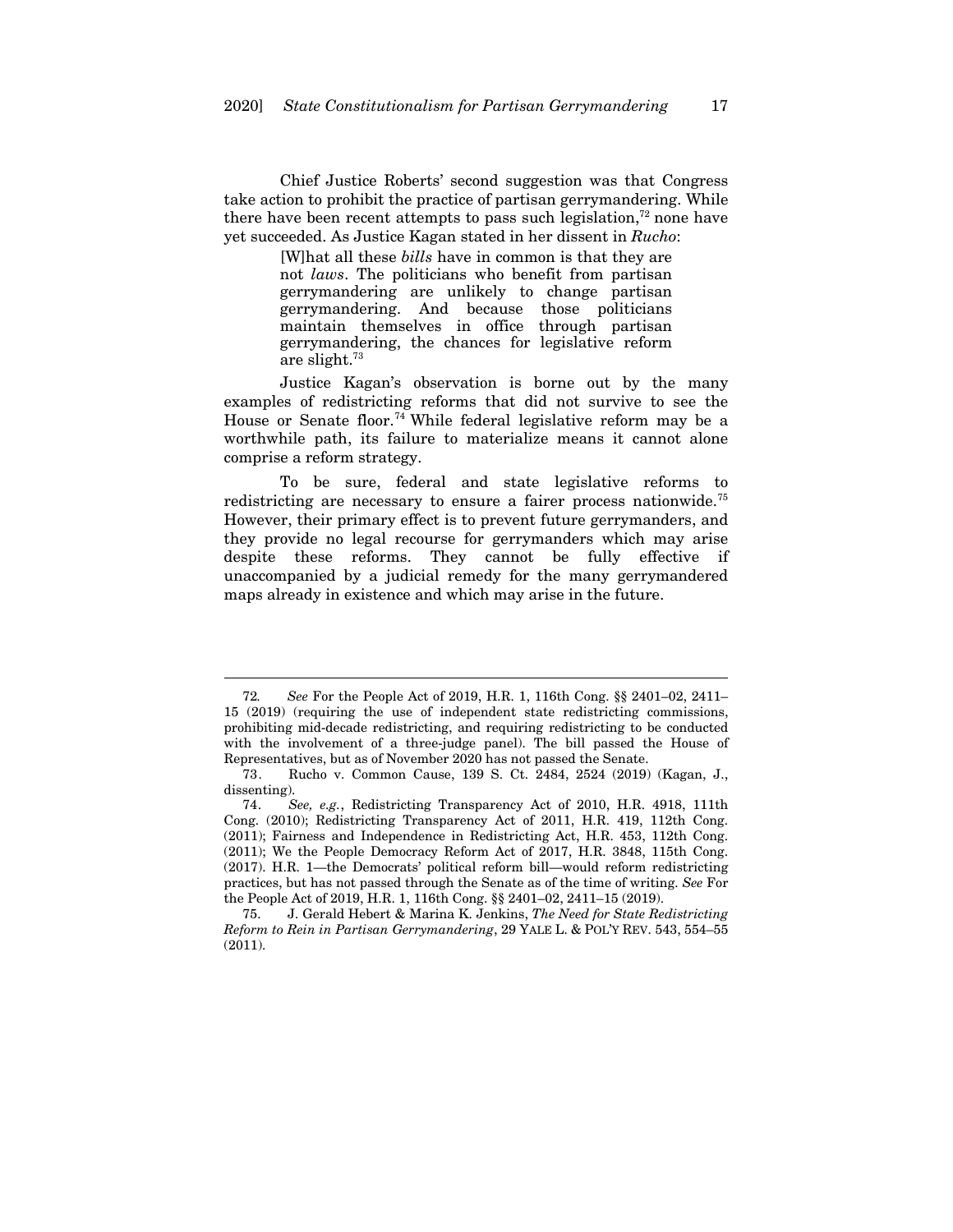## 2. The Value of Bringing Challenges to Partisan Gerrymanders in Court

The above reforms fail to address an important aspect of the problem: existing partisan gerrymanders, whose effects on the 2020 elections and subsequent redistricting will be keenly felt. To achieve fair maps nationwide, individuals must be able to challenge existing gerrymanders in court, notwithstanding *Rucho*.

Where legislative reforms are forward-looking, seeking to create new processes to ensure fairer redistricting in the future, they do not allow individuals to correct the current harm to voting rights wrought by hyper-partisan maps. Judicial recourse allows plaintiffs to seek the redrawing of maps already in effect, without having to wait for the next redistricting cycle. Furthermore, the potential for court involvement may have a deterrent effect on would-be gerrymanderers in the legislature; such legislators may draw more constitutionally acceptable plans knowing that unfair gerrymanders have the potential to be overturned in court.<sup>76</sup> Judicial recourse for individuals affected by partisan gerrymandering is undoubtedly important; the only question that remains is where individuals might find relief, given *Rucho*'s bar to federal claims.

## III. CHALLENGING PARTISAN GERRYMANDERS UNDER STATES' FREE ELECTIONS CLAUSES

Though the doors of federal court are barred to litigants in partisan gerrymandering cases under *Rucho*, state courts may present an alternative. Chief Justice Roberts said as much in *Rucho*, pointing to the ability of state courts to adjudicate partisan gerrymandering claims under state law.77 Accordingly, Section III.A argues that redistricting litigation post-*Rucho* should focus on state courts, and explores sources of state law upon which redistricting claims might rest. Section III.B examines explicit prohibitions on partisan considerations in redistricting, arguing litigators should use those prohibitions where available to mount challenges to unfair maps. Section III.C concludes that elsewhere, challengers to gerrymandered maps should look to state constitutions' Free

<sup>76.</sup> WINBURN, *supra* note 13, at 27.

<sup>77</sup>*. Rucho*, 139 S. Ct. at 2507 (majority opinion) (discussing the Florida Supreme Court's decision in League of *Women Voters of Florida v. Detzner*, 172 So. 3d 363, 413 (Fla. 2015))*.*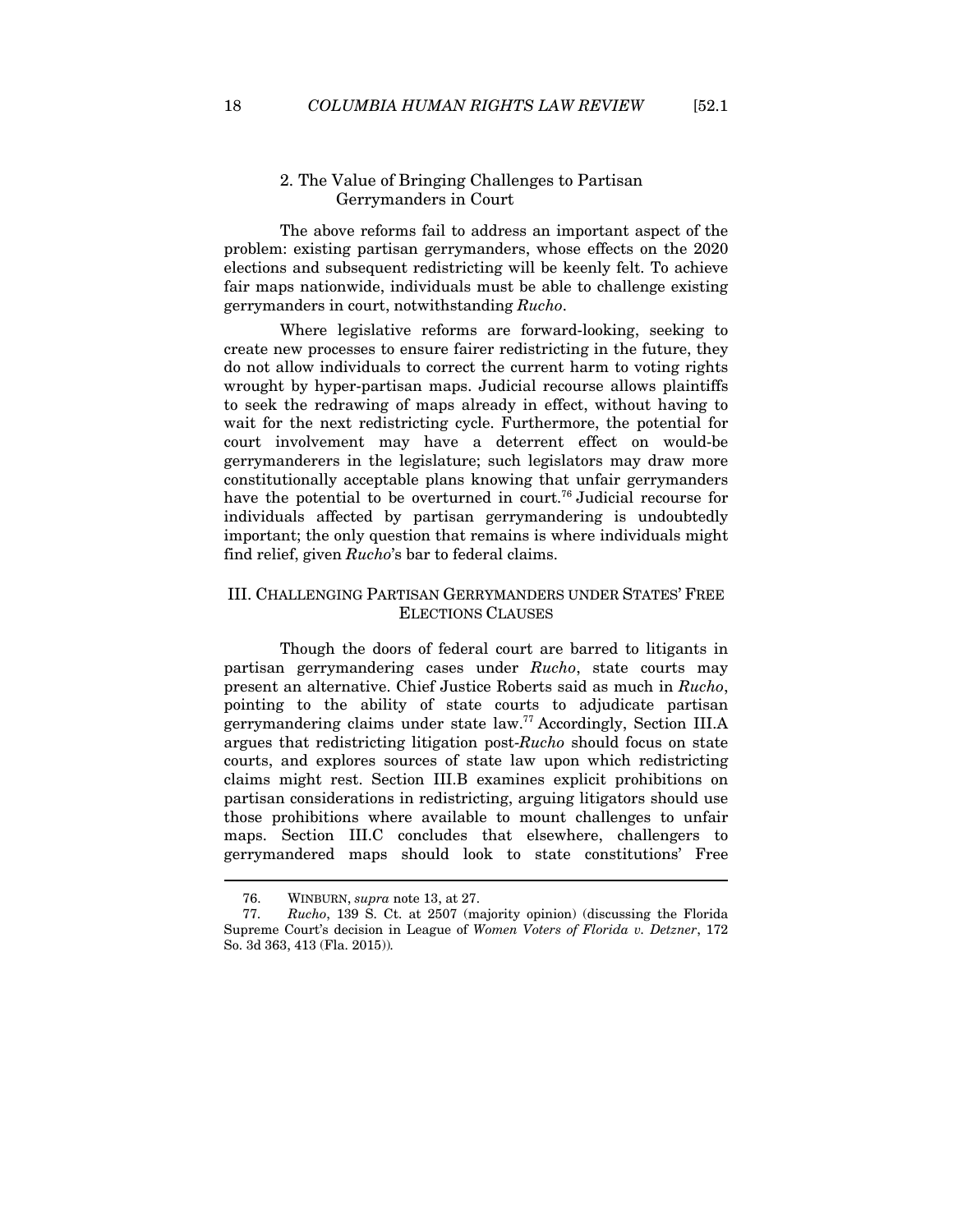Elections Clauses, using Pennsylvania and North Carolina as examples.

## A. Looking to State Courts Post-*Rucho*

 $\overline{a}$ 

Post-*Rucho*, the future of partisan gerrymandering litigation lies in state court, its drawbacks notwithstanding. This Section examines the advantages of bringing state-law claims and the general framework under which such claims may be brought.

#### 1. Why Bring Cases in State Court?

Following the decision in *Rucho*, state-law claims are effectively the only option for redistricting litigants.<sup>78</sup> But bringing claims in state court also carries several distinct advantages. Because state constitutions are independent sources of law, their meaning does not necessarily depend on the interpretation of similar provisions in federal or other state law.79 State courts may interpret provisions more generously than the Supreme Court has read similar provisions of the federal Constitution. 80 Indeed, state courts have often gone further than the Supreme Court in protecting individual rights. 81 State court rulings have the added impact of potentially influencing federal law in the long run, both by persuasion of the

80. Gardner, *supra* note 79, at 645. *But see* Sam Hirsch, *The United States House of Unrepresentatives: What Went Wrong in the Latest Round of Congressional Redistricting*, 2 ELEC. L.J. 179, 210–11 (2003) (stating that it is "difficult to convince [state courts] not to follow lockstep the U.S. Supreme Court's . . . jurisprudence").

<sup>78</sup>*. See* Vikram David Amar, *Advice for State Courts in the Aftermath of Rucho*, VERDICT (July 18, 2019), https://verdict.justia.com/2019/07/18/advice-forstate-courts-in-the-aftermath-of-rucho [https://perma.cc/B9A2-H46S].

<sup>79.</sup> James A. Gardner, *A Post-*Vieth *Strategy for Litigating Partisan Gerrymandering Claims*, 3 ELEC. L.J. 643, 645 (2004). *But see* Joshua Douglas, *The Right to Vote Under State Constitutions*, 67 VAND. L. REV. 89, 106 (2014) (noting that state courts may engage in "lockstep[ping] . . . analyz[ing] the analogous rights in the state constitution as conferring the same level of protection as their federal counterparts").

<sup>81.</sup> MARK DENNISTON, DIALOGUE AMONG STATE SUPREME COURTS: ADVANCING STATE CONSTITUTIONALISM 5 (2014); *see also* William J. Brennan, Jr., *State Constitutions and the Protection of Individual Rights*, 90 HARV. L. REV. 489, 491 (1977) ("State constitutions, too, are a font of individual liberties"); *see generally* Hans A. Linde, *First Things First: Rediscovering the States' Bills of Rights,* 9 U. BALT. L. REV. 379 (1980) (discussing state courts' ability to decide fundamental rights claims under state law before reaching a federal question).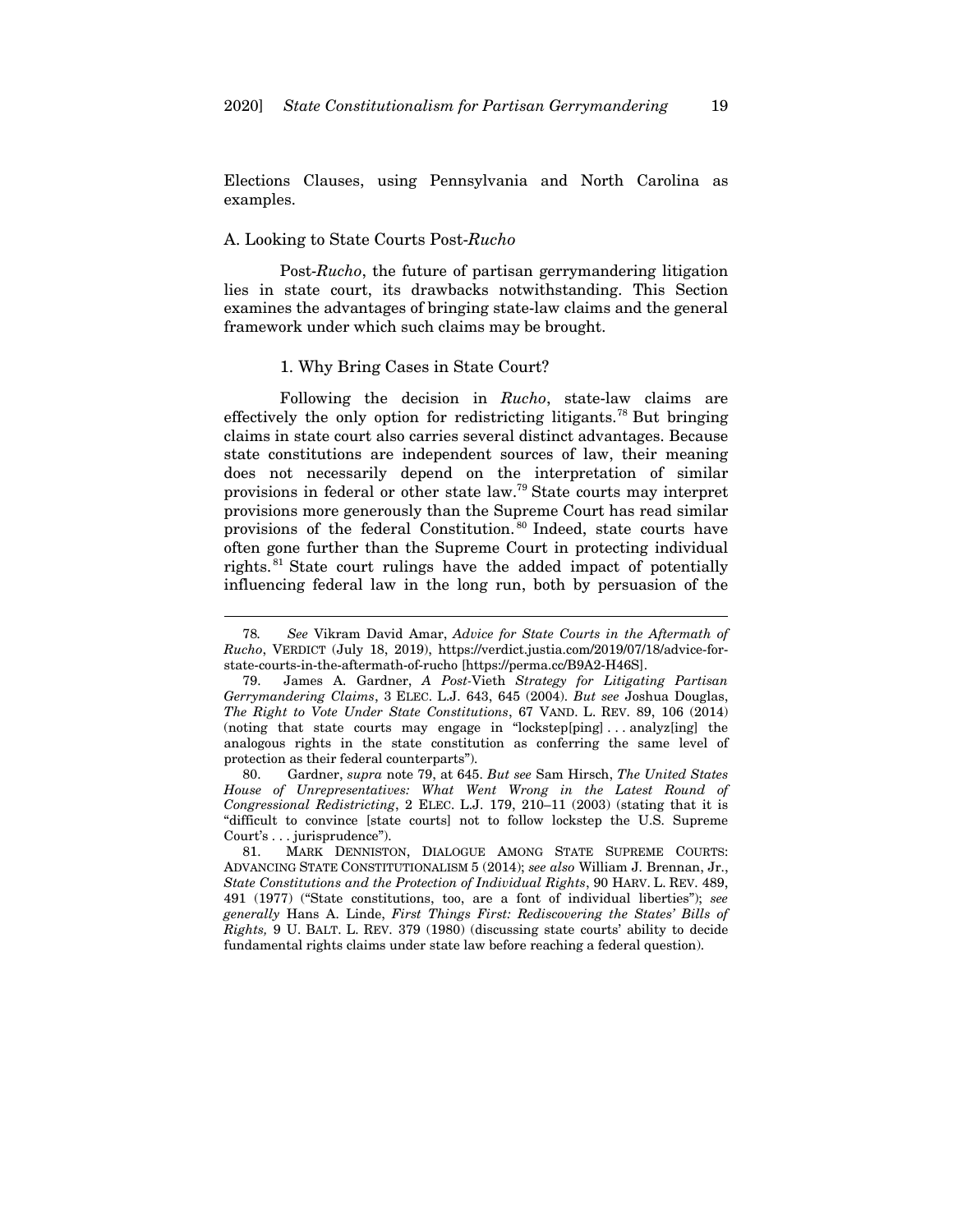federal courts on a case-by-case basis and by "contributing to the establishment of a nationwide legal consensus at the state level."<sup>82</sup>

Contrary to potential claims that *Rucho* rendered partisan gerrymandering claims entirely nonjusticiable in both state and federal courts, state courts are a suitable venue for such claims even where they have been barred in federal court.<sup>83</sup> An illustration of this suggestion can be found in the twentieth century's malapportionment cases. Initially, the Supreme Court was reluctant to interfere in apportionment;<sup>84</sup> it was not until 1962 that the Court reconsidered and held state legislative apportionment to be justiciable.<sup>85</sup> In the interim, however, state courts did hear challenges to apportionment acts under state law. 86 The idea that state courts may take on violations of voting rights where federal courts refuse to can and should be transposed onto the partisan gerrymandering context.

## 2. Redistricting Under State Law

State courts may interpret the Supreme Court's decision in *Rucho* to mean that state courts are prohibited from adjudicating

<sup>82.</sup> Gardner, *supra* note 79, at 646; *see generally* DENNISTON, *supra* note 81 (describing state supreme courts' tendencies to find doctrine of other state supreme courts persuasive and adopt such doctrine when presented with it). At the same time, some commentators have raised concerns about bringing partisan gerrymandering claims in state courts. *See* Diego Zambrano, *Federal Expansion and the Decay of State Courts*, 86 U. CHI. L. REV. 2101, 2110 (2019) (noting that state judiciaries are often constrained by "federal expansion, relatively low budgets, insufficient political support, and 'legislative assault'").

<sup>83.</sup> For examples of state courts rejecting Supreme Court doctrine as unpersuasive beyond those discussed here, see Brennan, *supra* note 81, at 499– 501.

<sup>84.</sup> Colegrove v. Green, 328 U.S. 549, 553–54 (1946) ("It is hostile to a democratic system to involve the judiciary in the politics of the people."); *see also* BUTLER, *supra* note 10, at 27 (noting the Court's hesitation to take on questions of legislative apportionment).

<sup>85.</sup> In 1962, the Supreme Court ruled in favor of states' authority to hear cases on apportionment and affirmed this ruling in the following years. *See* Baker v. Carr, 369 U.S. 186, 238 (1962); Wesberry v. Sanders, 376 U.S. 1, 6 (1964); BUTLER, *supra* note 10, at 27.

<sup>86</sup>*. See, e.g.*, Asbury Park Press, Inc. v. Woolley, 161 A.2d 705, 712 (1960) (affirming the New Jersey Supreme Court's authority to review legislative acts for compliance with constitutional provisions regarding apportionment); Jones v. Freeman, 146 P.2d 564, 571 (1943) (holding that the Oklahoma Supreme Court was empowered to test the constitutionality of legislative apportionment acts).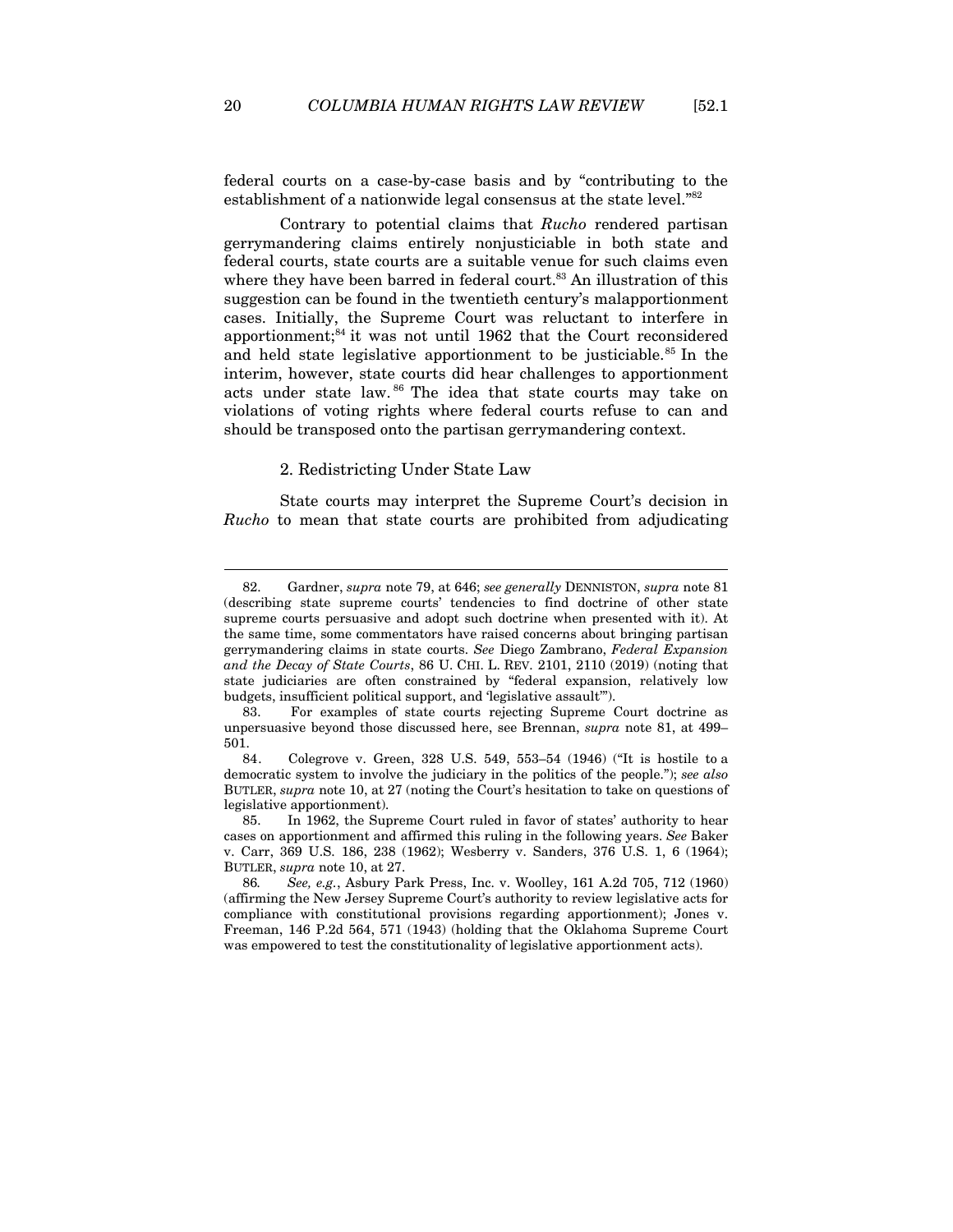partisan gerrymandering claims under the federal Constitution. <sup>87</sup> Thus, advocates bringing such claims must ensure their arguments rest on "independent and adequate state-law grounds."88 This need not present a problem for state redistricting claims, though, given that state constitutions "provide greater protection against partisan gerrymandering than is available through federal constitutional guarantees."89 Whereas the U.S. Constitution does not enumerate an individual right to vote, state constitutions explicitly provide for the right to vote<sup>90</sup> and often contain entire sections dedicated to the  $franche.<sup>91</sup>$ 

State judicial action on redistricting is not unprecedented in the wake of Supreme Court decisions declaring federal apportionment cases nonjusticiable.92 The question is not whether such claims are possible, but where to locate state-law prohibitions on partisan gerrymandering.

## B. Florida: A Case Study in Explicit Constitutional Prohibitions on Partisan Gerrymandering

Florida is relatively rare among the fifty states in that its state constitution forbids the drawing of congressional and state legislative districts "with the intent to favor or disfavor a political

<sup>87.</sup> Samuel S.-H. Wang et al., *Laboratories of Democracy Reform: State Constitutions and Partisan Gerrymandering*, 22 U. PA. J. CONST. L. 203, 213 (2019) ("With the Supreme Court's move toward a more restrictive interpretation of voting rights under the U.S. Constitution, the way forward for election reform there is uncertain . . . ."); Amar, *supra* note 78.

<sup>88.</sup> Amar, *supra* note 78.

<sup>89.</sup> Nancy Martorano Miller et al., *An Alternative Route to Voting Reform: The Right to Vote, Voter Registration, Redistricting and U.S. State Constitutions*, 49 PUBLIUS 465, 467 (2019).

<sup>90.</sup> State constitutions usually phrase the guarantees of voting rights in terms that a citizen "shall be entitled to vote," "shall be qualified to vote," or "is a qualified elector." Douglas, *supra* note 79, at 93–94; *see, e.g.*, GA. CONST. art. II, § 1, ¶ II ("shall be entitled to vote at any election"); COLO. CONST. art. VII, § 1 ("shall be qualified to vote at all elections"); WIS. CONST. art. III, § 1 ("is a qualified elector"). The only state constitution that does not include explicit language granting the right to vote is Arizona's; instead, Arizona's constitution implicitly grants the right to vote by providing for who is *not* qualified to vote. ARIZ. CONST. art. VII, § 2. This is the rare exception to the otherwise relatively uniform guarantee of an affirmative right to vote across the states.

<sup>91.</sup> Douglas, *supra* note 79, at 105.

<sup>92</sup>*. See supra* notes 84–86 and accompanying text.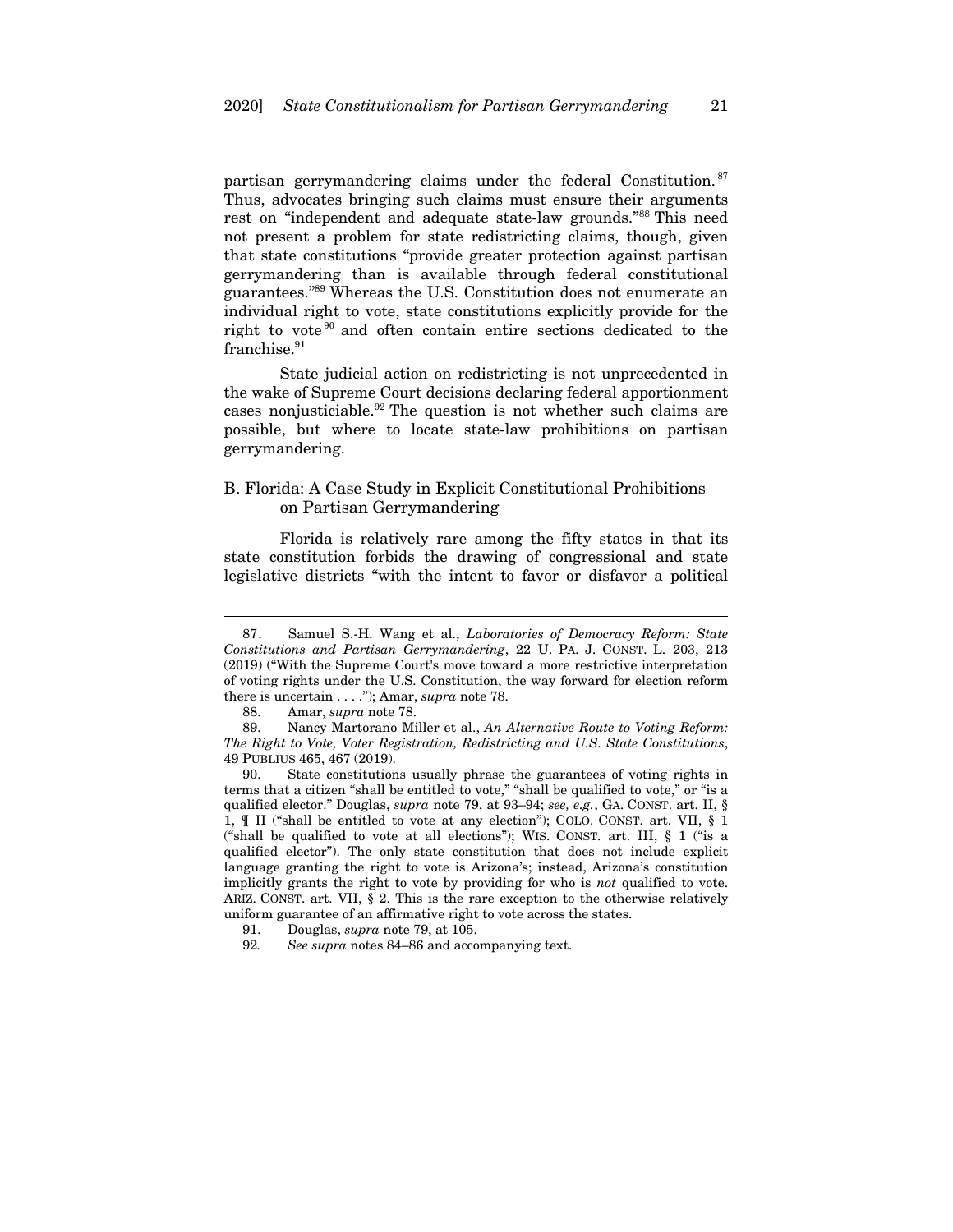party or an incumbent."93 These provisions, referred to as the "Fair Districts Amendments," were adopted by ballot initiative in 2010, making Florida the only state at the time to prohibit partisan gerrymandering while leaving the redistricting process in the hands of the state legislature rather than an independent commission.<sup>94</sup>

However, the provisions did not stop the practice of partisan gerrymandering. In 2012, the legislature passed maps that "game[d] the Voting Rights Act . . . hid[ing] partisanship under the guise of being fair to people of color."95 It did so under conditions of secrecy and subterfuge; the maps were submitted by political consultants to the state legislature under the name of Florida State University student Alex Posada, who denied any involvement. <sup>96</sup> The maps allowed Republicans to carry 63% of the state's congressional seats while only winning 51% of the statewide vote.<sup>97</sup> They also preserved Florida's fifth congressional district, described by the judge in the resulting challenge as "visually not compact [and] bizarrely shaped."98

While the constitutional prohibitions on partisan gerrymandering may not have stopped the legislature from drawing

94. Jack Fitzpatrick, *Florida's Anti-Gerrymandering Measures Didn't Work. Here's How Both Parties Hope to Change Them.*, THE ATLANTIC (Nov. 17, 2015), https://www.theatlantic.com/politics/archive/2015/11/floridas-antigerrymandering-measures-didnt-work-heres-how-both-parties-hope-to-changethem/443478/ [https://perma.cc/HJ7N-SVA5].

<sup>93.</sup> The relevant text for both provisions (prohibiting congressional and state legislative partisan gerrymandering, respectively) reads: "No apportionment plan or individual district shall be drawn with the intent to favor or disfavor a political party or an incumbent." FLA. CONST. art. III,  $\S$   $20(a)$ ,  $21(a)$ . In addition to Florida, seven states constitutionally prohibit the favoring or disfavoring an incumbent, candidate or party in the redistricting process. *See* CAL. CONST. art. XXI, § 2(e); COLO. CONST. art. V, §48.1(4)(a); HAW. CONST. art. IV, § 6; MICH. CONST. art. IV, § 6(13); MO. CONST. art. III, § 3(c)(1)(b); N.Y. CONST. art. III, §  $4(c)(5)$ ; OHIO CONST. art. XI, §§ 6, 9; OHIO CONST. art. XIX, § 1. Five states prohibit this practice by statute. *See* DEL. CODE ANN. tit. 29, § 804 (2020); IDAHO CODE § 72-1506 (2020); IOWA CODE § 42.4(5) (2020); MONT. CODE ANN. § 5-1-115 (2019); OR. REV. STAT. § 188.010 (2020).

<sup>95.</sup> Karen Duffin & Noel King, *Ungerrymandering Florida*, NAT'L PUB. RADIO (June 8, 2018), https://www.npr.org/sections/money/2018/06/08/ 618410306/episode-846-ungerrymandering-florida [https://perma.cc/ZX86-9KQT]. 96*. Id.*

<sup>97.</sup> Andrew Prokop, *The Florida Supreme Court Just Made a Huge New Anti-Gerrymandering Ruling*, VOX (July 9, 2015), https://www.vox.com/2015/7/9/ 8922811/florida-gerrymandering-supreme-court [https://perma.cc/Q9UV-8TMT].

<sup>98.</sup> League of Women Voters of Fla. v. Detzner, 172 So. 3d 363, 435 (Fla. 2015).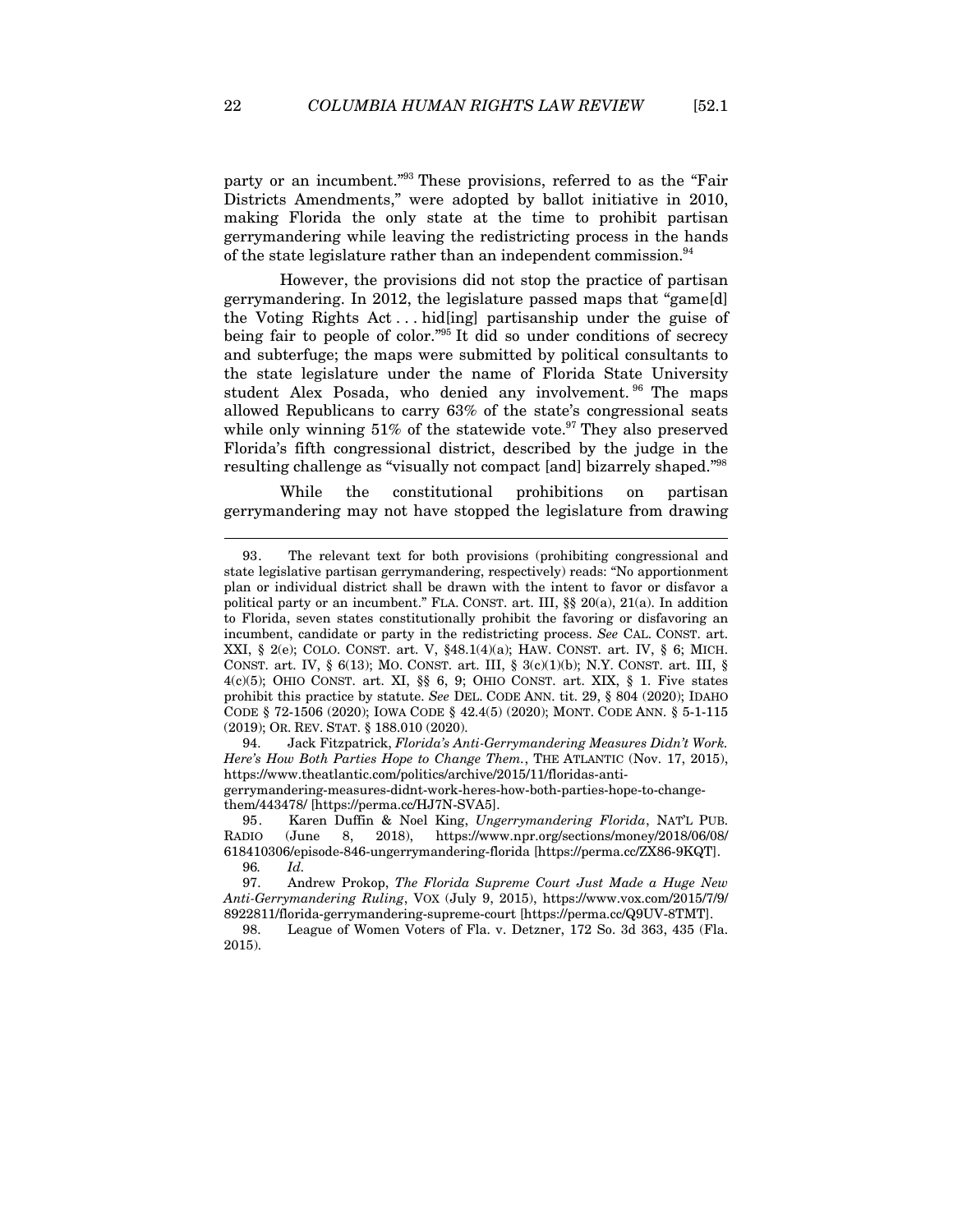unfair maps, they did provide plaintiffs with legal grounds upon which to challenge the maps. In 2015, the Supreme Court of Florida struck down the districting plan as a violation of Article III, § 20 of the Florida Constitution—the congressional Fair Districts Amendment.<sup>99</sup> The court's analysis focused on determining whether the legislature acted with the unconstitutional intent "to favor or disfavor a political party,"100 and found there was "no acceptable level of improper intent."101 This intent analysis created a clear standard for the court to follow and thus avoided entirely the concern articulated in *Rucho* with lack of standards for finding partisan gerrymanders. 102 Finding the state legislature acted with such impermissible intent, the Florida Supreme Court eliminated eight of the state's congressional districts, including the Fifth District.

Florida serves as an illustration of what may be accomplished in state courts when state law explicitly prohibits partisan gerrymanders. Florida's Fair District Amendments, which serve as independent legal grounds for redistricting claims in Florida state court, prevent the ruling in *Rucho* from affecting such claims.<sup>103</sup> However, only thirteen states prohibit partisan considerations in redistricting by law. <sup>104</sup> The unique character of these antigerrymandering provisions means that this success does not easily translate to other states.

<sup>99</sup>*. Id.* at 427 (noting that partisan considerations are "now explicitly outlawed by the Florida Constitution's prohibition on partisan political gerrymandering").

<sup>100</sup>*. Id.* at 387. The intent of "individual legislators and legislative staff members" involved in the map-drawing process is relevant to the intent inquiry. *Id.* at 388.

<sup>101</sup>*. Id.* at 387.

<sup>102.</sup> Rucho v. Common Cause, 139 S. Ct. 2484, 2502 (2019).

<sup>103</sup>*. Id.* at 2507 ("Provisions in state statutes and state constitutions can provide standards and guidance for state courts to apply.").

<sup>104</sup>*. See supra* note 93. Of the states that have adopted explicit prohibitions on partisan gerrymandering, only Delaware and Oregon do not also use independent redistricting commissions or other nonpartisan means of drawing state or congressional districts—meaning that many of the states with these prohibitions may be less likely to have gerrymandered maps in any case.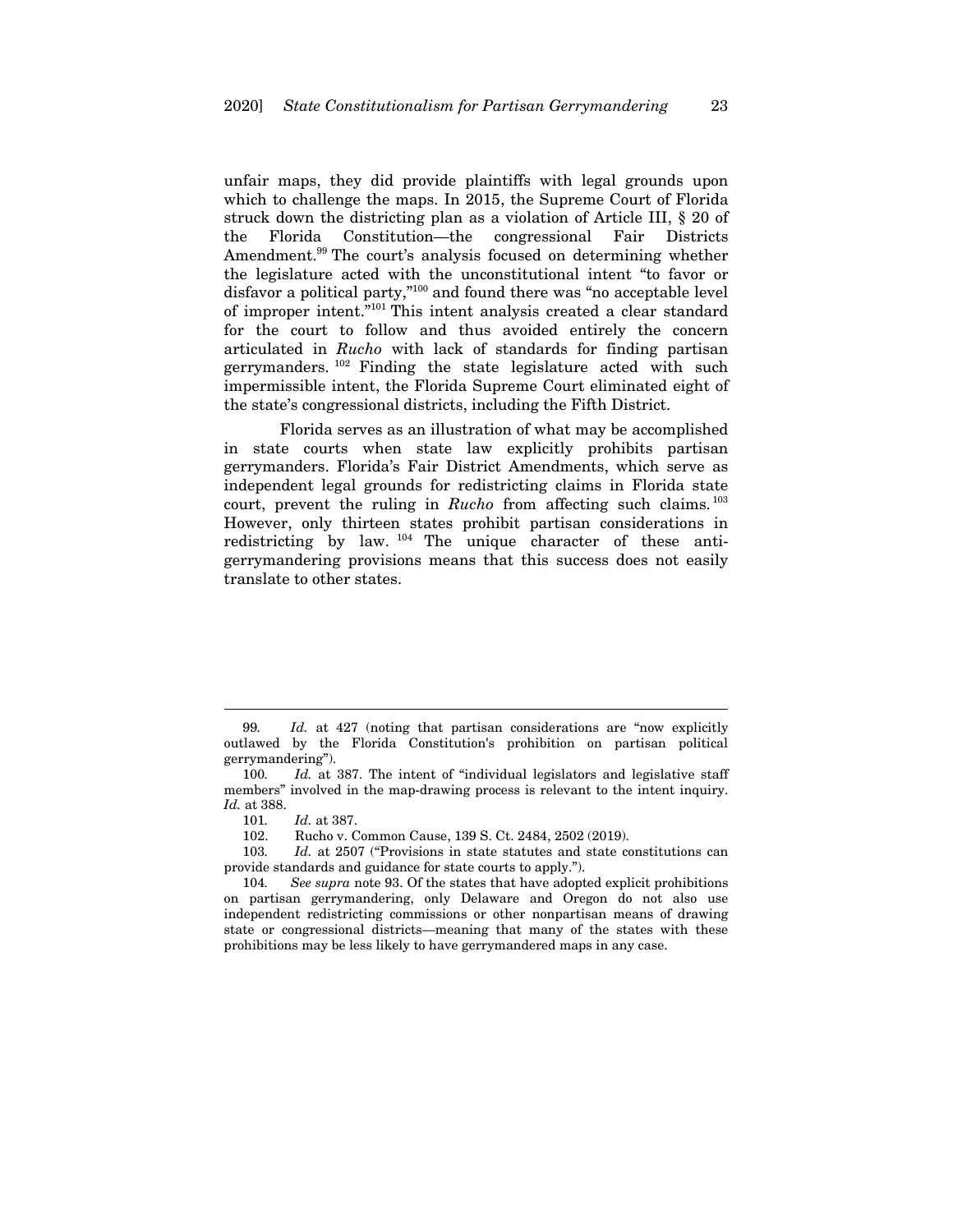## C. Free Elections Clause Claims as an Avenue for Challenging Partisan Gerrymanders

While Florida's constitutional prohibition on partisan gerrymandering is relatively rare, many state constitutions contain provisions that address the fairness of elections and their administration. 105 Thirty states require constitutionally that elections be "free."106 Eighteen of these states further require that elections be either "equal" or "open" in addition to being free.<sup>107</sup> This kind of provision in a state constitution, often referred to as a "Free Elections Clause" or "Free and Equal Elections Clause," has been used as a state-law source of voting rights<sup>108</sup> and as the legal basis for challenges to partisan gerrymanders in state courts.109 Some have argued specifically that these clauses "might provide purchase in

<sup>105.</sup> Hannah Tokerud, *The Right of Suffrage in Montana: Voting Protections Under the State Constitution*, 74 MONT. L. REV. 417, 417 (2013). For a complete accounting of states' Free Elections Clauses, see *Free and Equal Election Clauses in State Constitutions*, NAT'L CONF. OF STATE LEGISLATURES (Nov. 4, 2019), http://www.ncsl.org/research/redistricting/free-equal-election-clauses-instate-constitutions.aspx [https://perma.cc/42DS-E3U8].

<sup>106.</sup> The states mandating that elections be "free" are Arizona, Arkansas, California, Colorado, Connecticut, Delaware, Idaho, Illinois, Indiana, Kentucky, Maryland, Massachusetts, Missouri, Montana, Nebraska, New Hampshire, New Mexico, North Carolina, Oklahoma, Oregon, Pennsylvania, South Carolina, South Dakota, Tennessee, Texas, Utah, Vermont, Virginia, Washington, and Wyoming. NAT'L CONF. OF STATE LEGISLATURES, *supra* note 105; *see, e.g.*, N.C. CONST. art. I, § 10 ("All elections shall be free.").

<sup>107.</sup> The states requiring "equal" elections are Arizona, Arkansas, Delaware, Illinois, Indiana, Kentucky, Oklahoma, Oregon, Pennsylvania, South Dakota, Tennessee, Washington, and Wyoming; the states requiring elections be "open" are Colorado, Missouri, Montana, New Mexico, and Wyoming. NAT'L CONF. OF STATE LEGISLATURES, *supra* note 105; *see, e.g.*, WYO. CONST. art. I, § 27 ("Elections shall be open, free and equal").

<sup>108</sup>*. See* Chavez v. Brewer, 214 P.3d 397, 408 (Ariz. Ct. App. 2009) (holding the state's "free and equal" elections clause was implicated when votes were not properly counted); *see also* Gunaji v. Macias, 31 P.3d 1008, 1016 (N.M. 2001) (holding that "an election is only 'free and equal' if the ballot allows the voter to choose between the lawful candidates").

<sup>109</sup>*. See, e.g.*, Common Cause v. Lewis, No. 18 CVS 014001, 2019 WL 4569584 (N.C. Super. Ct. Sept. 3, 2019) (challenging the North Carolina General Assembly's map-drawing practice); League of Women Voters of Pa. v. Commonwealth, 178 A.3d 737 (Pa. 2018) (finding that the Pennsylvania Congressional Redistricting Act of 2011 violated the equal elections clause of the Pennsylvania Constitution). For further discussion of these cases, see *infra* Sections III.C.1–2.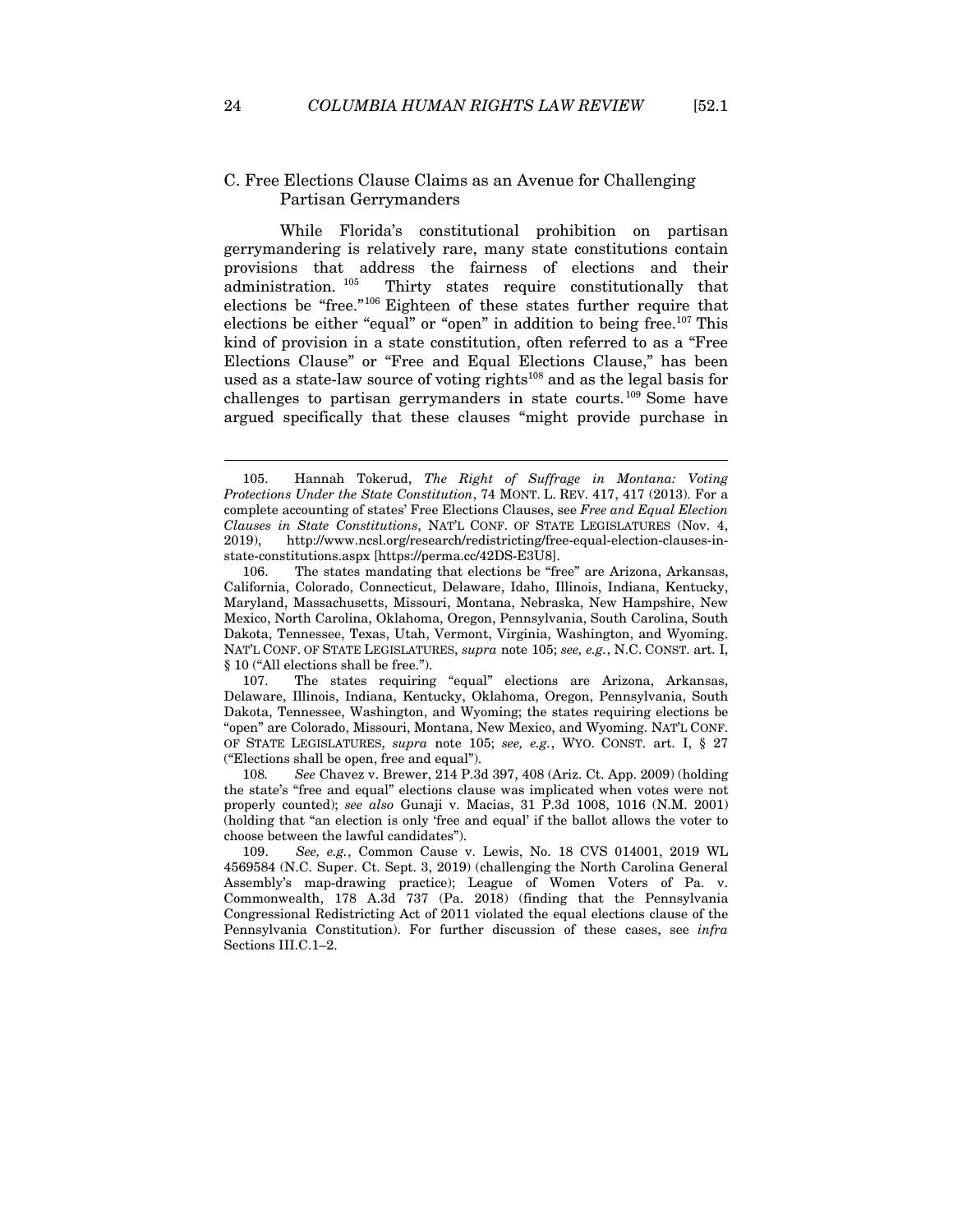challenging partisan gerrymandering as a form of incumbent selfprotection."110

Free Elections Clauses have another advantage: they have no federal counterpart. Where state constitutional provisions have federal analogues—as with equal protection and freedom of association provisions—state courts may engage in the practice of "lockstepping."111 This entails defining the state's grant of rights with the same scope as the right under federal jurisprudence.<sup>112</sup> A "grave" threat to independent state constitutions,"<sup>113</sup> lockstepping renders state courts incapable of providing stronger protections under state law than those granted by the federal judiciary.<sup>114</sup> For example, a state court that engages in lockstepping may decide that, post-*Rucho*, state constitutional provisions on equal protection and free association cannot prohibit partisan gerrymandering where the Supreme Court has ruled that the counterpart federal provisions cannot do so. On the other hand, as is the case with Free Elections Clauses, "[s]tate judges are most free to act when there is no corresponding federal constitutional provision."115

Where explicit prohibitions on partisan gerrymandering do not exist under state law, and where Free Elections Clauses are included in state constitutions, reformers should pursue challenges based on these clauses. The following Section examines two cases arising out of North Carolina and Pennsylvania which struck down gerrymandered maps on the ground that they violated the state constitutions' Free Elections Clauses, and analyzes the applicability of this approach to other states.

#### 1. Pennsylvania

Following the 2010 census, Pennsylvania's state legislature enacted congressional maps that would come to be described as "the

<sup>110.</sup> Gardner, *supra* note 79, at 650.

<sup>111.</sup> Douglas, *supra* note 79, at 106.

<sup>112</sup>*. Id.*

<sup>113.</sup> JEFFREY SUTTON, 51 IMPERFECT SOLUTIONS: STATES AND THE MAKING OF AMERICAN CONSTITUTIONAL LAW 174 (2018).

<sup>114.</sup> Ben Williams, *If SCOTUS Refuses to Act on Partisan Gerrymandering, State Supreme Courts Offer a Path to Reform*, SLATE (Mar. 29, 2019), https://slate.com/news-and-politics/2019/03/partisan-gerrymandering-statesupreme-court-constitutions.html [https://perma.cc/GLW6-V7M2].

<sup>115</sup>*. Id*.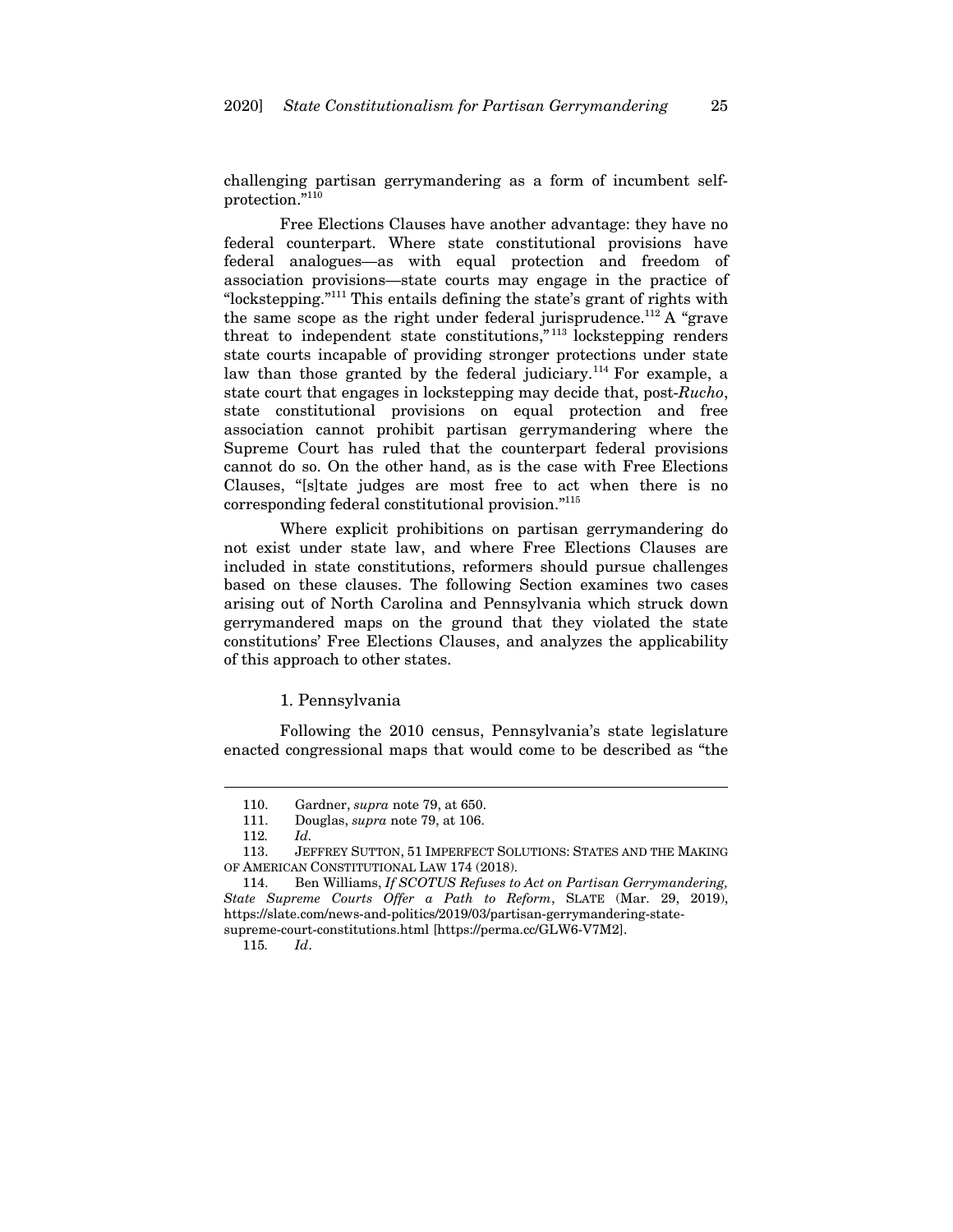gerrymander of the decade."116 In the 2012 elections, Democrats and Republicans each took roughly 49–50% of the statewide two-party vote share; but Republicans won thirteen out of eighteen congressional districts.  $117$  No seats changed partisan hands in the 2014 and 2016 House elections. 118 The plan was also notable for splitting twenty-eight of Pennsylvania's sixty-seven counties between at least two different congressional districts, with one county being split between five districts.<sup>119</sup> One district even earned the moniker of the "Goofy kicking Donald Duck district" based on its irregular boundaries.<sup>120</sup>

In June 2017, plaintiffs challenged the 2011 maps in state court, arguing that the maps violated the rights to equal protection and free expression and association under the Pennsylvania Constitution, as well as its Free and Equal Elections Clause.<sup>121</sup> After granting expedited review, in February 2018 the Supreme Court of Pennsylvania struck down the maps on the ground that they violated the Free and Equal Elections Clause of the Pennsylvania Constitution.<sup>122</sup>

<sup>116.</sup> Sean Trende, *In Pennsylvania, the Gerrymander of the Decade?*, REALCLEARPOLITICS (Dec. 14, 2011), https://www.realclearpolitics.com/articles/ 2011/12/14/in\_pennsylvania\_the\_gerrymander\_of\_the\_decade\_112404.html [https://perma.cc/N39Q-6H7Z].

<sup>117</sup>*. 2012 Pennsylvania House Results*, POLITICO (Nov. 11, 2012), https://secure.politico.com/2012-election/results/house/pennsylvania [https://perma.cc/F3YQ-RE63].

<sup>118</sup>*. 2014 Pennsylvania House Election Results*, POLITICO (Dec. 23, 2014), https://www.politico.com/2014-election/results/map/house/pennsylvania/

<sup>[</sup>https://perma.cc/2EAG-3VMH]; *2016 Pennsylvania House Election Results*, POLITICO (Dec. 13, 2016), https://www.politico.com/2016-election/results/ map/house/pennsylvania/ [https://perma.cc/CR3D-3487].

<sup>119.</sup> League of Women Voters of Pa. v. Commonwealth, 178 A.3d 737, 761 (Pa. 2018).

<sup>120.</sup> Meghna Chakrabarti & Alex Schroeder, *An Unbridgeable Divide? Pennsylvania's (Ongoing) Story of Gerrymandering and Redistricting*, WBUR NEWS (Oct. 7, 2018), https://www.wbur.org/onpoint/2018/10/07/pennsylvaniagerrymandering-redistricting-congressional-map-7th-district

<sup>[</sup>https://perma.cc/KF6Y-ZNSJ]; *League of Women Voters of Pa.*, 178 A.3d at 775. 121*. Id.* at 765–66.

<sup>122</sup>*. Id.* at 801–02. The Pennsylvania Supreme Court declined to address

the free expression and equal protection claims, deciding the case solely on the basis of the Free and Equal Elections Clause.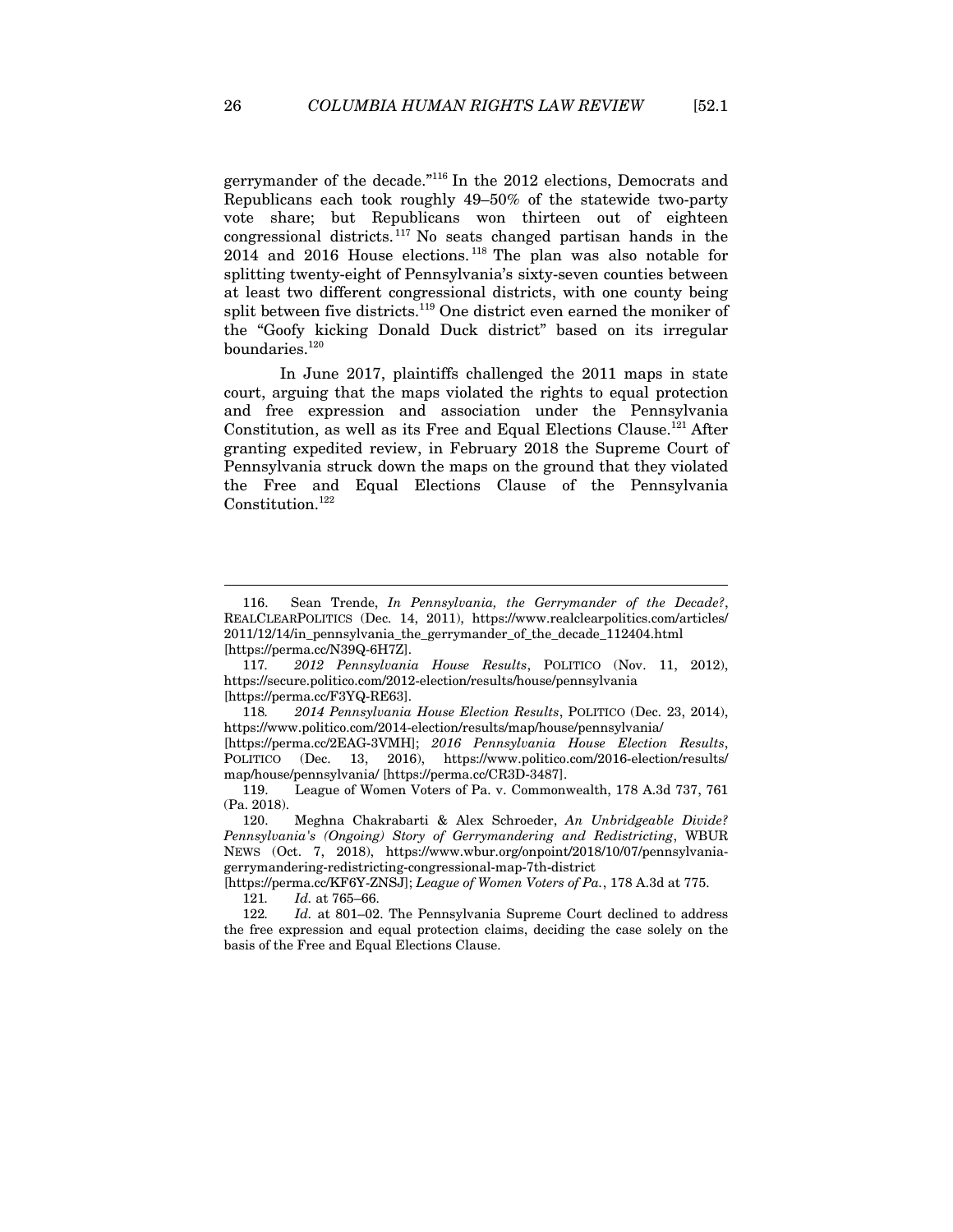#### i. Free and Equal Elections Clause

Pennsylvania's Free and Equal Elections Clause states that "Elections shall be free and equal; and no power, civil or military, shall at any time interfere to prevent the free exercise of the right of suffrage." $123$  In construing the provision, the court looked at the "actual and plain language," concluding that it "mandates that all voters have an equal opportunity to translate their votes into representation." 124 The court supported this interpretation with historical background: the delegates to the Pennsylvania Constitutional Convention intended to protect against "the dilution of the right of the people of [Pennsylvania] to select representatives to govern their affairs."125 The court also looked towards past case law interpreting the provision, which it said ascribed an "expansive meaning" to the provision.126 Under the established interpretation of the Free and Equal Elections Clause, the court concluded that partisan gerrymanders violated the requirement of free and equal elections by diluting the votes of those who favored the party not in power.127

The court did not set out a numerical standard for determining when a district map violated the Free and Equal Elections Clause. Instead, it pointed to several "neutral criteria": compactness, contiguity, equal population, and preservation of political subdivisions. 128 The court ruled that where these neutral criteria have been subordinated in the creation of congressional districts "to extraneous considerations such as gerrymandering for unfair partisan political advantage," the redistricting plan violates the Free and Equal Elections Clause. 129 This standard does not require a showing of intent to subordinate other criteria in favor of partisan criteria, only that such criteria were in fact subordinated.130

 $\overline{a}$ 

130*. Id.* ("[I]t is sufficient to establish a violation of this section to show that these traditional criteria were subordinated to other factors."). The court also

<sup>123.</sup> PA. CONST. art. I, § 5.

<sup>124</sup>*. League of Women Voters of Pa.*, 178 A.3d at 804.

<sup>125</sup>*. Id.* at 808.

<sup>126</sup>*. Id.* at 809; *see also* Winston v. Moore, 91 A. 520, 523 (Pa. 1914) (noting that elections are free and equal "when they are public and open to all qualified electors alike; when every voter has the same right as any other voter . . . and when no constitutional right of the qualified elector is subverted or denied him").

<sup>127</sup>*. League of Women Voters of Pa.*, 178 A.3d at 814.

<sup>128.</sup> *Id.* at 816–17.<br>129. *Id.* at 817.

*Id.* at 817.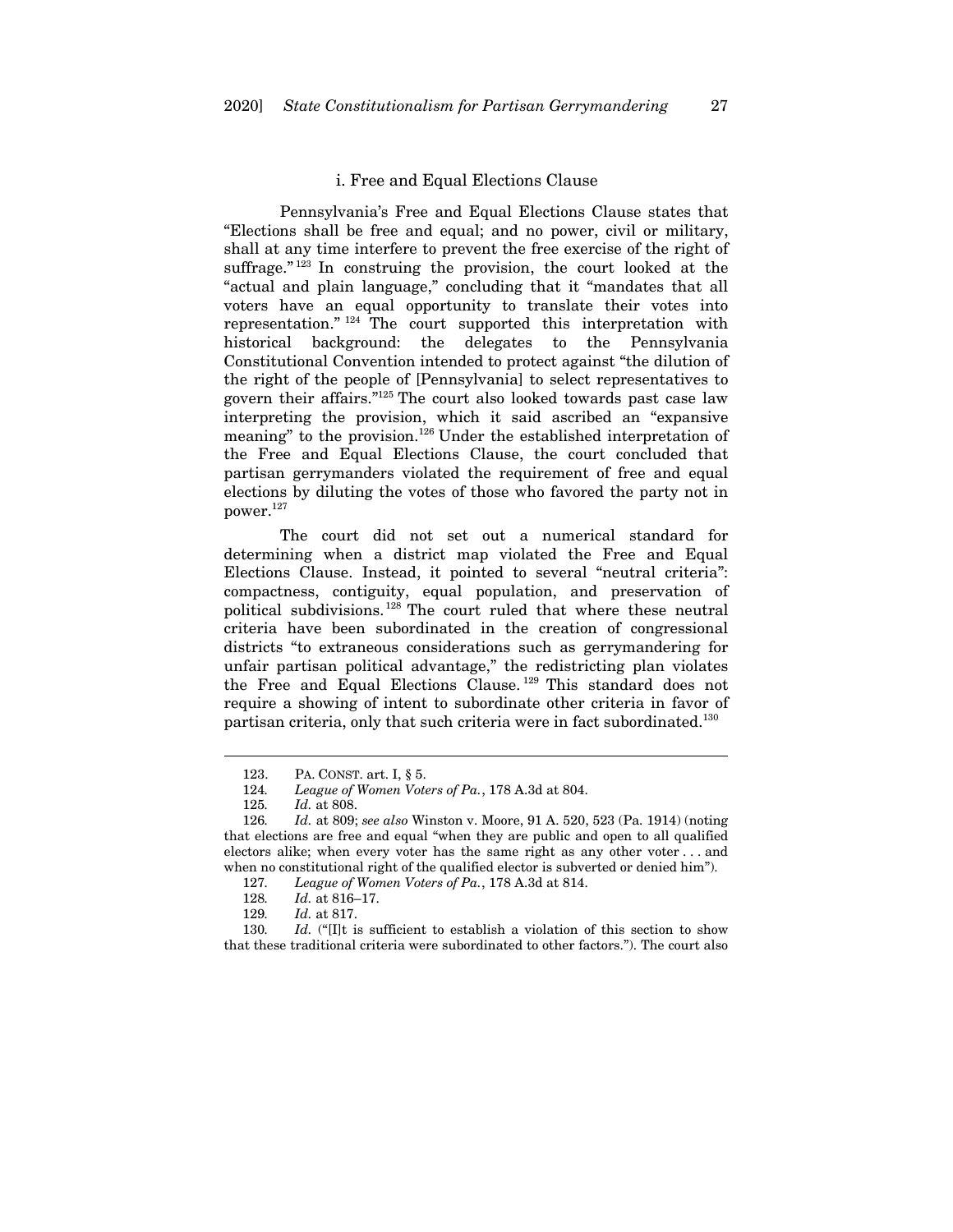Applying the standard to the 2011 congressional plan, the court found that the maps "subordinate[d] the traditional redistricting criteria in service of achieving unfair partisan advantage." 131 Importantly, the Pennsylvania Supreme Court declined to follow the approach it took in *Erfer v. Commonwealth*, where it rejected petitioners' claim that the state's Free and Equal Elections Clause provides greater protection of the right to vote than the federal Equal Protection Clause. 132 Instead, it disowned the lockstepping approach and chose to adjudicate the Free and Equal Elections and equal protection claims separately.<sup>133</sup>

#### 2. North Carolina

Just months after the ruling in *Rucho*, the Superior Court of North Carolina in Wake County released its opinion in *Common Cause v. Lewis*, striking down politically gerrymandered maps under the state's Free Elections Clause.134 The maps at issue in *Lewis* have a long, winding history. Following the 2010 census, North Carolina's legislature passed new state legislative maps. Plaintiffs brought suit, and in 2016 the maps were struck down by a federal court in North Carolina as unconstitutional racial gerrymanders.<sup>135</sup> The legislature subsequently passed new redistricting criteria and hired Thomas Hofeller, the political consultant responsible for the prior plan, to

emphasized that this was not the only way to establish a violation of the Free and Equal Elections Clause, but declined to address other possibilities. *Id.*

<sup>131</sup>*. Id.* at 821.

<sup>132.</sup> Erfer v. Commonwealth, 794 A.2d 325, 332 (Pa. 2002), *abrogated by* League of Women Voters of Pa. v. Commonwealth, 178 A.3d 737 (Pa. 2018).

<sup>133</sup>*. League of Women Voters of Pa*., 178 A.3d at 813. The court pointed to a past instance in which plaintiffs challenged an election statute under the Free and Equal Elections Clause in addition to both the federal and state Equal Protection Clauses; there, the court "applied different constitutional standards in deciding these claims." *Id.* at 812 (citing Shankey v. Staisey, 257 A.2d 897 (Pa. 1969)).

<sup>134.</sup> Common Cause v. Lewis, No. 18 CVS 014001, 2019 N.C. Super. LEXIS 56, at \*404 (Super. Ct. N.C. Sept. 3, 2019). While *Common Cause* specifically dealt with the constitutionality of state legislative boundaries, soon after its judgment was handed down plaintiffs brought suit in state court challenging North Carolina's congressional maps. *See* Complaint, Harper v. Lewis, 2019 N.C. Super. LEXIS 122 (Super. Ct. N.C. 2019) (No. 19 CVS 012667).

<sup>135.</sup> Covington v. North Carolina, 316 F.R.D. 117, 178 (M.D.N.C. 2016), *aff'd*, 137 S. Ct. 2211 (2017).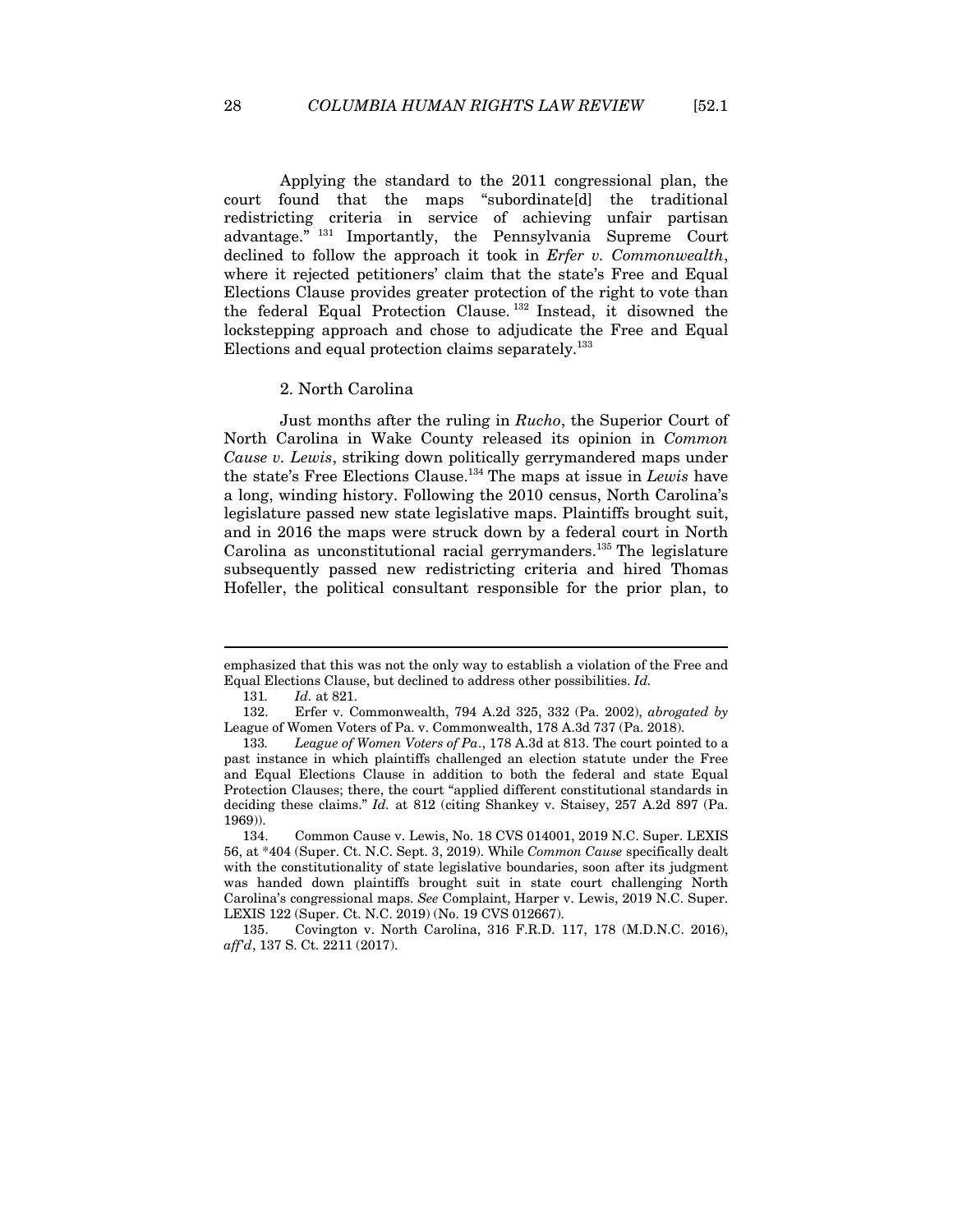draw the new maps.136 Perhaps unsurprisingly, the resulting 2017 plan still carried partisan bias, grouping voters based on partisan criteria with "surgical precision."137

When the 2017 maps were challenged in *Common Cause v. Lewis*, the Superior Court found that the maps "were designed intentionally and effectively to maximize Republican partisan advantage on a statewide basis."138 It found the plan violated the Free Elections Clause, in addition to equal protection and free speech and assembly rights under the state constitution.<sup>139</sup>

#### i. Free Elections Clause

The Free Elections Clause of the North Carolina Constitution states that "[a]ll elections shall be free."140 As the clause had not previously been interpreted by the state's appellate courts, the Superior Court construed the provision in line with the underlying principle that "because elections should express the will of the people . . . 'all acts providing for elections, should be liberally construed, that tend to promote a fair election or expression of this popular will.'"141 Taking into account this principle and the history underlying the adoption of the state's Free Elections Clause, $^{142}$  the court concluded that the clause's meaning "is that elections must be

<sup>136 .</sup> Michael Wines, *The Battle Over the Files of a Gerrymandering Mastermind*, N.Y. TIMES (Sept. 4, 2019), https://www.nytimes.com/2019/09/04/us/ gerrymander-north-carolina-hofeller.html (on file with the *Columbia Human Rights Law Review*).

<sup>137</sup>*. Common Cause v. Lewis*, 2019 N.C. Super. LEXIS 56, at \*8. In the 2018 state elections, Republicans won 48.8% of the statewide vote, but 54% of the 120 available state House seats and 58% of the 50 available state Senate seats. *Id.* at \*223–24.

<sup>138</sup>*. Id.* at \*33. The court based this finding on Thomas Hofeller's files, which established that partisan intent was the primary driver behind the mapdrawing process, in addition to the testimony of several experts who demonstrated that the map was an extreme partisan outlier in comparison to alternatives. *Id.* at \*35, \*49.

<sup>139</sup>*. Id.* at \*13–14.

<sup>140.</sup> N.C. CONST. art. I, § 10.

<sup>141</sup> *. Common Cause v. Lewis*, 2019 N.C. Super. LEXIS 56, at \*336 (internal citations omitted).

<sup>142.</sup> North Carolina, like many states, adopted its Free Elections Clause based on a provision of the 1689 English Bill of Rights, which "grew out of the king's efforts to manipulate parliamentary elections, including by changing the electorate in different areas to achieve electoral advantage." *Id.* at \*340–42.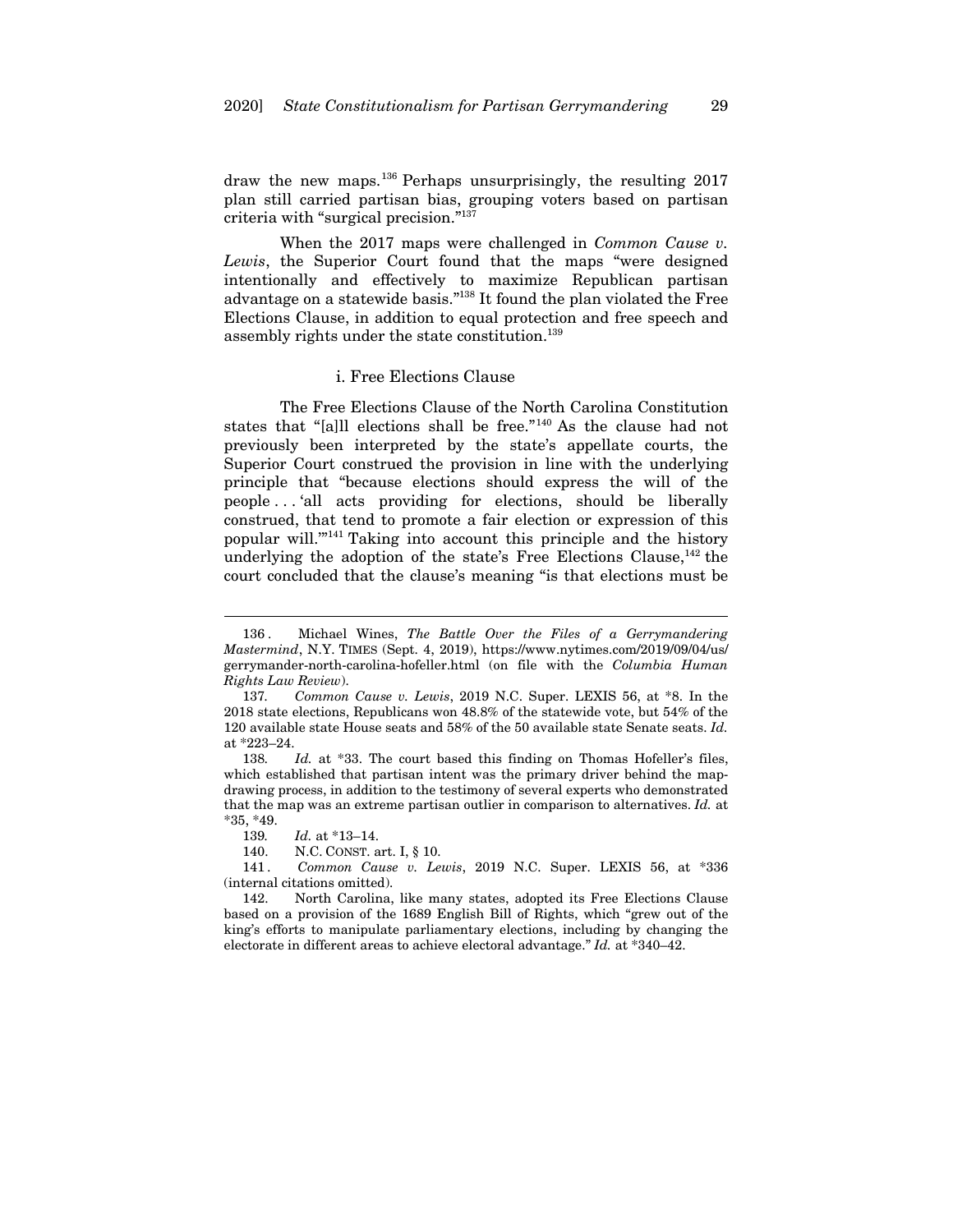conducted freely and honestly to ascertain, fairly and truthfully, the will of the people."<sup>143</sup> The court referred to this grant as a "fundamental right of the citizens . . . a compelling governmental interest, and a cornerstone of our democratic form of government."144

The court then turned to the question of whether an extreme partisan gerrymander would violate the clause, and determined that since partisan gerrymandering "operates through vote dilution," or "the devaluation of one citizen's vote as compared to others," it was contrary to the right to free elections laid out by Art. I, § 10 of the state constitution.<sup>145</sup> Such gerrymanders, the court said, close off the possibility of free elections by stopping the will of the people from being "fairly and truthfully ascertain[ed]," and reflecting "the will of the map drawers" instead.<sup>146</sup>

Finally, the court concluded that a "satisfactory and manageable" standard exists under the Free Elections Clause to determine whether a partisan gerrymander was impermissible: "elections are not 'free' where the partisan will of the mapmaker predominates over the ascertainment of the fair and truthful will of the voters."147 Though the Court did not come up with a numerical standard by which to precisely measure gerrymanders, it came to the conclusion that the maps in question were impermissible based both on the demonstrated partisan intent of the mapmakers and the actual discriminatory partisan effect of the maps.148

#### ii. Equal Protection & Free Speech

Unlike the court in *League of Women Voters of Pennsylvania*, the *Lewis* court ruled on the equal protection and free speech claims raised by the plaintiffs. The court held that the maps violated the

<sup>143</sup>*. Id.* at \*337.

<sup>144</sup>*. Id.*

<sup>145</sup>*. Id.* at \*338, \*342. Vote dilution refers to the idea that "the right of suffrage can be denied by a debasement or dilution of the weight of a citizen's vote just as effectively as by wholly prohibiting the free exercise of the franchise." Reynolds v. Sims, 377 U.S. 533, 555 (1964). Proponents of this theory argue that gerrymandering, by diluting the value of an individual's vote in a district whose electoral outcome is predetermined, violates the right to vote.

<sup>146</sup>*. Common Cause v. Lewis*, 2019 N.C. Super. LEXIS 56, at \*339.

<sup>147</sup>*. Id.* at \*389.

<sup>148</sup>*. Id.* at \*34–35, \*48–49. This standard was suggested by plaintiffs in oral argument in *Rucho*. Transcript of Oral Argument at 58–59, Rucho v. Common Cause, 139 S. Ct. 2484 (2019) (No. 18-422).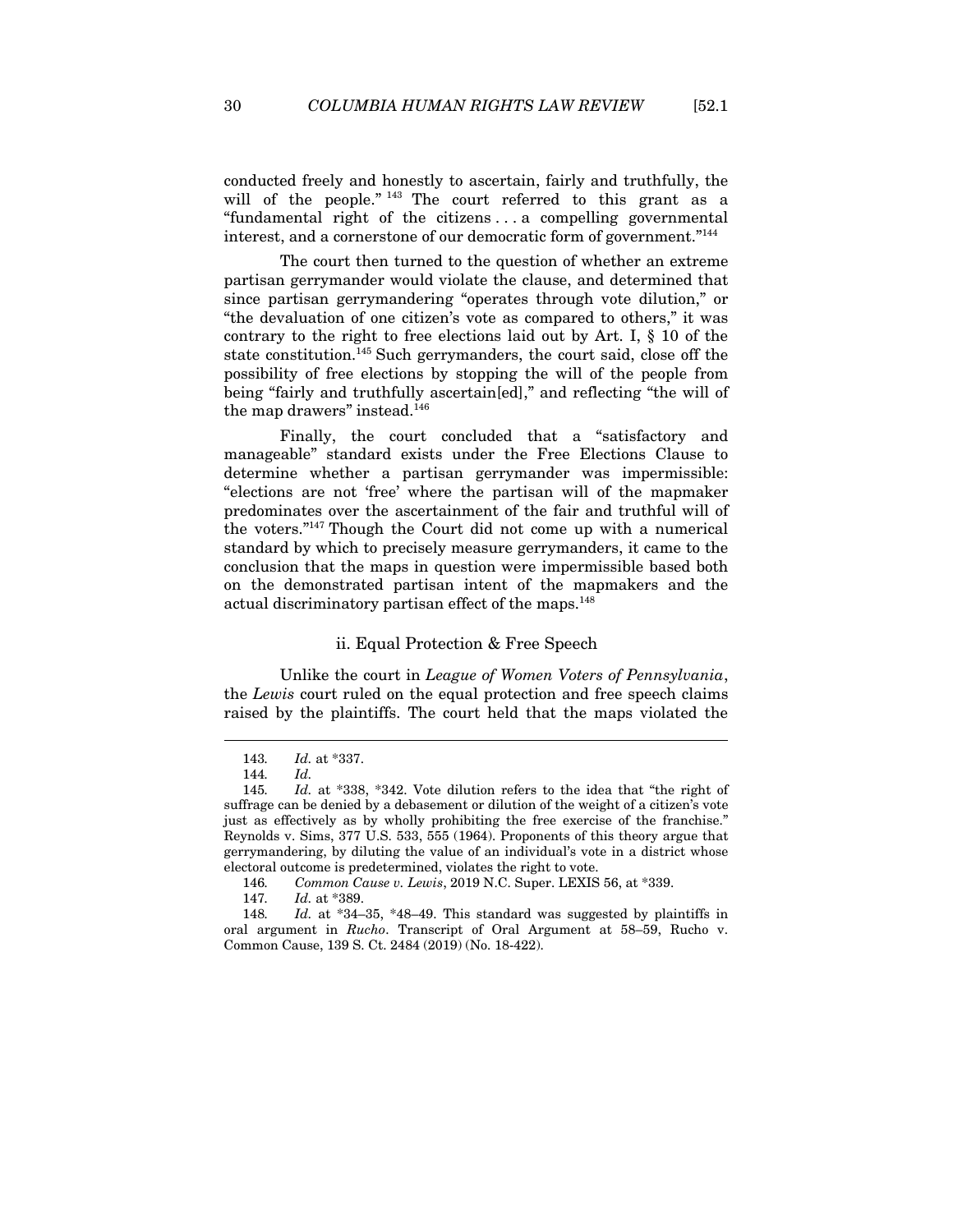rights to equal protection and free speech under state law*.* 149 In its equal protection analysis, the court noted that "North Carolina's Equal Protection Clause provides greater protection for voting rights than federal equal protection provisions," and did the same for plaintiffs' free speech claims.150 The court noted that given *Rucho's*  holding, "in the context of partisan gerrymandering, it is especially important that North Carolina courts give independent force to North Carolina's constitutional protections."151

The decision not to interpret state constitutional provisions in lockstep with the federal Constitution has implications for future litigation; it means that even bringing challenges under state constitutional provisions with federal analogues is not entirely out of the question. This approach may be successful in states that do not apply the lockstep approach as a rule, or where litigants can convince state courts not to take the lockstep approach.<sup>152</sup> In states without comparable Free Elections guarantees, litigants should consider bringing claims under state constitutional provisions dealing with free speech and equal protection, and arguing that the court should not interpret such provisions in lockstep with the federal Constitution.<sup>153</sup>

## 3. Applying the Free Elections Approach to Other States

Where possible, fair districting litigants should take advantage of Free Elections arguments in state court to combat

<sup>149.</sup> The court held that maps violated the Equal Protection Clause because they were designed with the intent and effect of classifying voters by partisanship, with no compelling interest. *Common Cause v. Lewis*, 2019 N.C. Super. LEXIS 56, at \*349. On free speech, it held that the maps violated Democratic voters' rights of free expression and association by discriminating against them based on their political viewpoints. *Id.* at \*368.

<sup>150</sup>*. Id.* at \*346 (citing Stephenson v. Bartlett, 562 S.E.2d 377, 393–96 (N.C. 2002)).

<sup>151</sup>*. Id.* at \*364.

<sup>152</sup>*. See* Douglas, *supra* note 79, at 94 (arguing that state courts should construe state constitutional provisions guaranteeing the right to vote broadly to maintain a robust voting rights framework).

<sup>153.</sup> In the wake of Supreme Court decisions curtailing civil liberties, Justice Brennan also suggested that advocates bring state constitutional claims: "[A]lthough in the past it might have been safe for counsel to raise only federal constitutional issues in state courts, plainly it would be most unwise these days not also to raise the state constitutional questions." Brennan, *supra* note 81, at 502.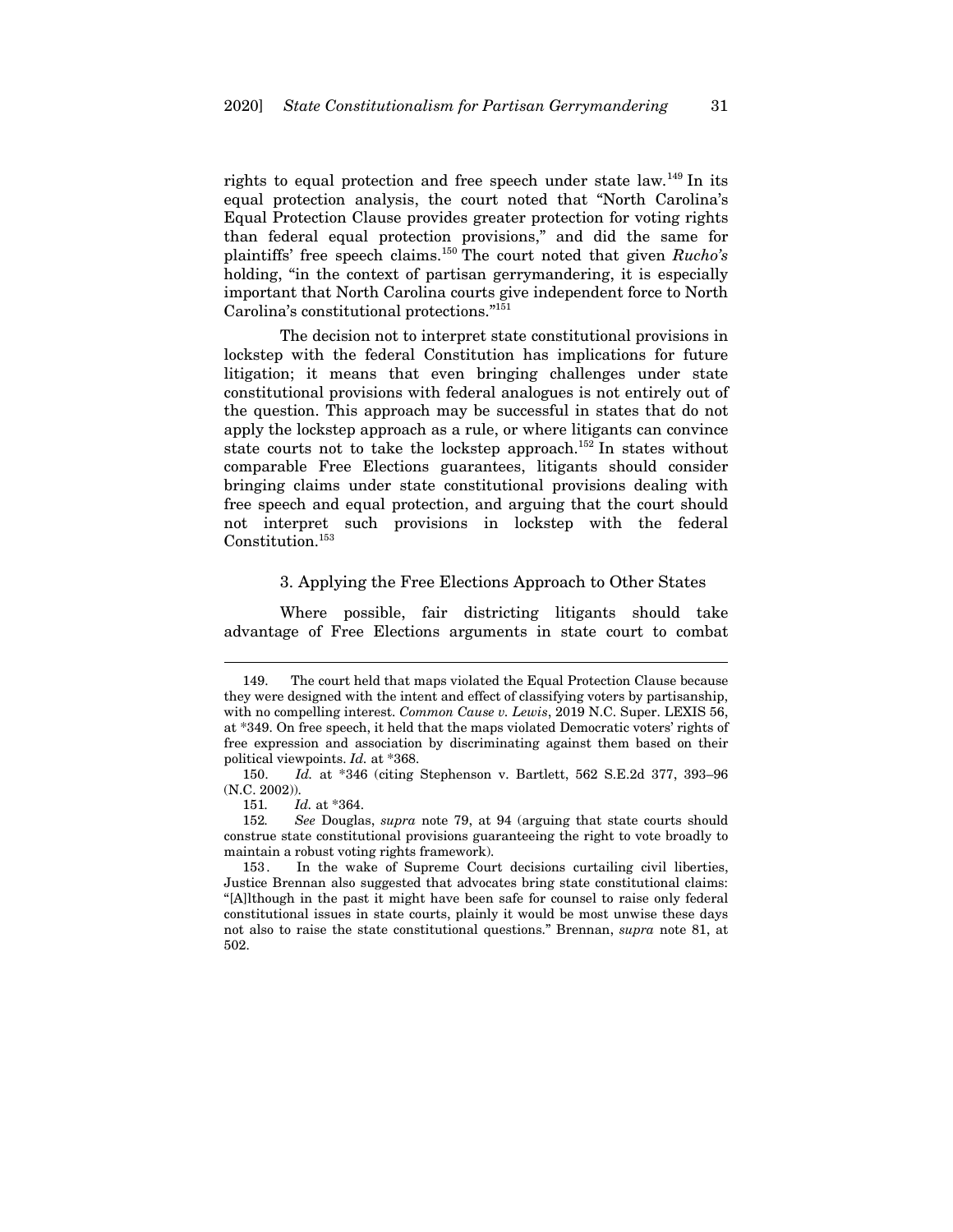unfairly drawn maps. Not only do these provisions exist in most state constitutions,154 but their lack of a federal constitutional counterpart also means that state courts have more room to interpret such provisions broadly.155 Litigants have two cases to look to—*Common Cause v. Lewis* and *League of Women Voters of Pennsylvania v. Commonwealth*—in which state courts have located antigerrymandering protections in Free Elections Clauses.

Of course, these cases are not representative of the many more instances of partisan gerrymandering nationwide that are harder to measure. Pennsylvania and North Carolina's gerrymanders were obvious in both their intent and their effect. 156 Not all gerrymanders are so clear-cut. Districts can be compact and contiguous while still drawn with the intent to lock the minority party out of as many seats as possible.<sup>157</sup> To the extent that they present an independent state-law claim against partisan gerrymanders, though, the Pennsylvania and North Carolina cases should serve as a roadmap for redistricting reformers wishing to argue that partisan gerrymandering violates the right to free and equal elections.

It is not only litigants who may look to these two cases. State courts operate in dialogue about the content of various constitutional rights, with some states often adopting interpretations of constitutional guarantees from other states' jurisprudence.158 States with comparable free elections guarantees should look to Pennsylvania and North Carolina's interpretations of their Free Elections Clauses, just as the Arizona Court of Appeals looked to other states' interpretations of free elections guarantees when

<sup>154</sup>*. See supra* notes 106–07.

<sup>155</sup>*. See supra* notes 111–15 and accompanying text. Neither the Pennsylvania court nor the North Carolina court settled on a statistical standard to determine when a partisan gerrymander fell within the purview of the Free Elections Clause, finding instead that the maps prioritized partisan intent.

<sup>156</sup>*. See supra* Sections III.C.1–2 for a discussion of the partisan intent and effect demonstrated by the North Carolina and Pennsylvania maps and the statements of map-drawers.

<sup>157.</sup> For a demonstration of this phenomenon, see Aaron Bycoffe et al., *The Atlas of Redistricting*, FIVETHIRTYEIGHT (Jan. 25, 2018), https://projects.fivethirtyeight.com/redistricting-maps [https://perma.cc/W6ZJ-8FSP].

<sup>158</sup>*. See* DENNISTON, *supra* note 81, at 22–26 (describing the "horizontal federalism" theory of dialogue between state supreme courts and pointing to examples of this phenomenon).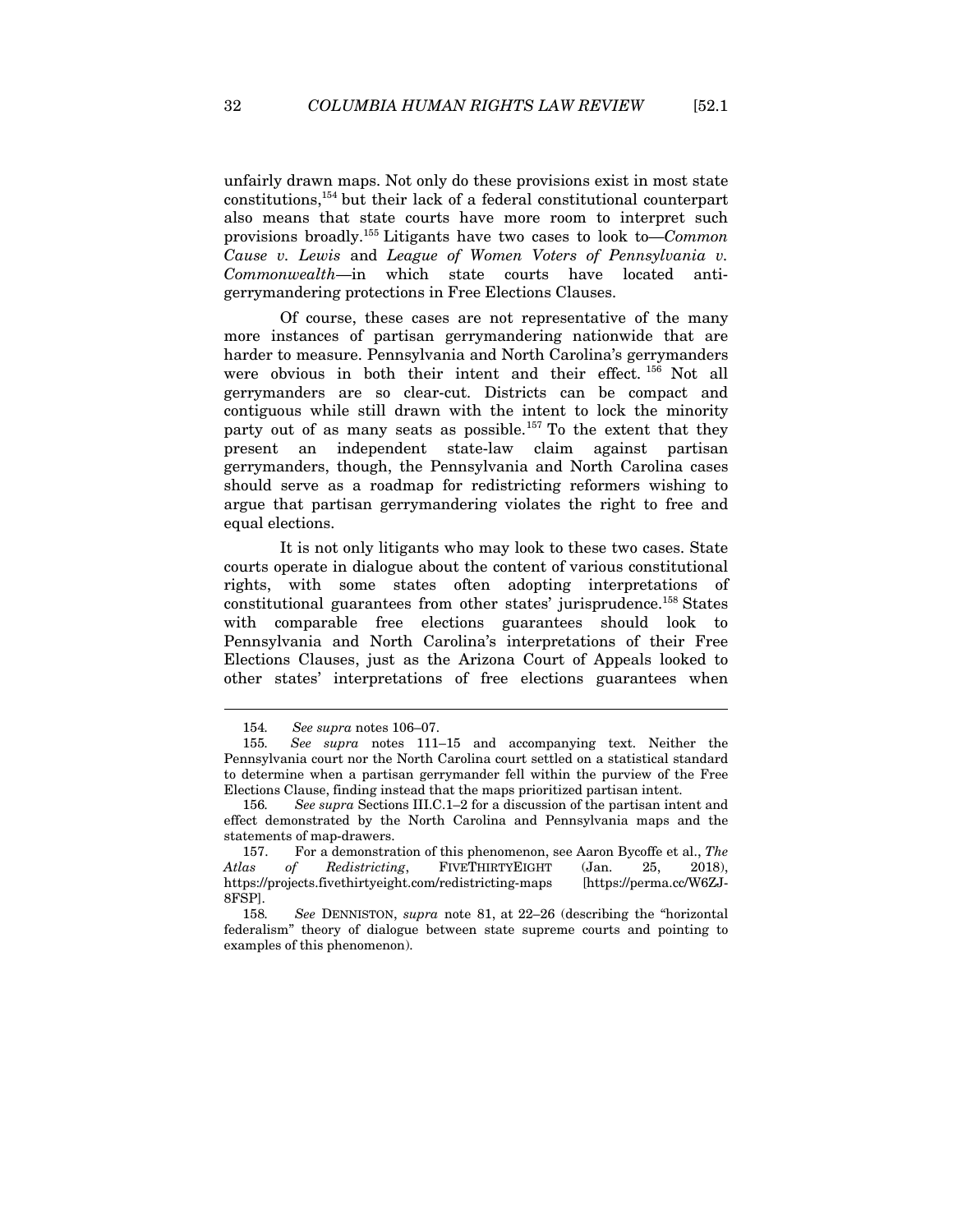deciding a voting rights case under Arizona law.159 Even the court in *Lewis* specifically referenced the aforementioned Florida and Pennsylvania cases that struck down partisan gerrymanders under state law.160

Judge Jeffrey Sutton argues that state constitutional law has recently played an important role in advancing civil liberties and may even "facilitate the development of federal constitutional law." <sup>161</sup> Under this model, if the practice of striking down partisan gerrymanders under Free Elections Clauses continues, state courts may find themselves in the midst of building a national consensus on the appropriate way to handle partisan gerrymandering claims, perhaps eventually persuading the Supreme Court to revisit the issue. 162 If state courts embrace the opportunity to provide more robust protections for voting rights than federal courts do, they may be able to take the place of federal courts in protecting democratic principles nationwide.

#### **CONCLUSION**

Unfairly drawn maps effectively deprive millions of Americans from exercising their right to vote, striking at foundational democratic principles. Following *Rucho*, it is imperative to find a path forward in judicial responses to partisan gerrymandering. Litigants are well-positioned to bring claims in state court; they should cite to explicit constitutional prohibitions on partisan gerrymandering in the states that have them, and under Free Elections Clauses in other states. The Free Elections Clause approach has proven successful in North Carolina and Pennsylvania,

<sup>159.</sup> Chavez v. Brewer, 214 P.3d 397, 407 (Ariz. Ct. App. 2009). The court in *Chavez* also looked to interpretations of Free Elections Clauses by state courts in Illinois, New Mexico, and Kentucky, finding that those states found violations of the clause where the right to vote was denied. *Id.* at 407–08 (citing Moran v. Bowley, 179 N.E. 526, 531 (Ill. 1932); Wallbrecht v. Ingram, 175 S.W. 1022, 1026– 27 (Ky. 1915); Gunaji v. Macias, 31 P.3d 1008, 1016 (N.M. 2001)).

<sup>160.</sup> Common Cause v. Lewis, No. 18 CVS 014001, 2019 N.C. Super. LEXIS 56, at \*382 (Super. Ct. N.C. 2019). *See supra* Section III.B, Section III.C.1 for a discussion of the Florida and Pennsylvania cases.

<sup>161.</sup> SUTTON, *supra* note 113, at 19 (emphasis omitted).

<sup>162.</sup> Gardner, *supra* note 79, at 646; *see also* SUTTON, *supra* note 113, at 178 ("we have the option of allowing the states to be the vanguard . . . and allowing the U.S. Supreme Court, informed by these experiences, to decide whether to federalize the issue" (internal quotations omitted)).